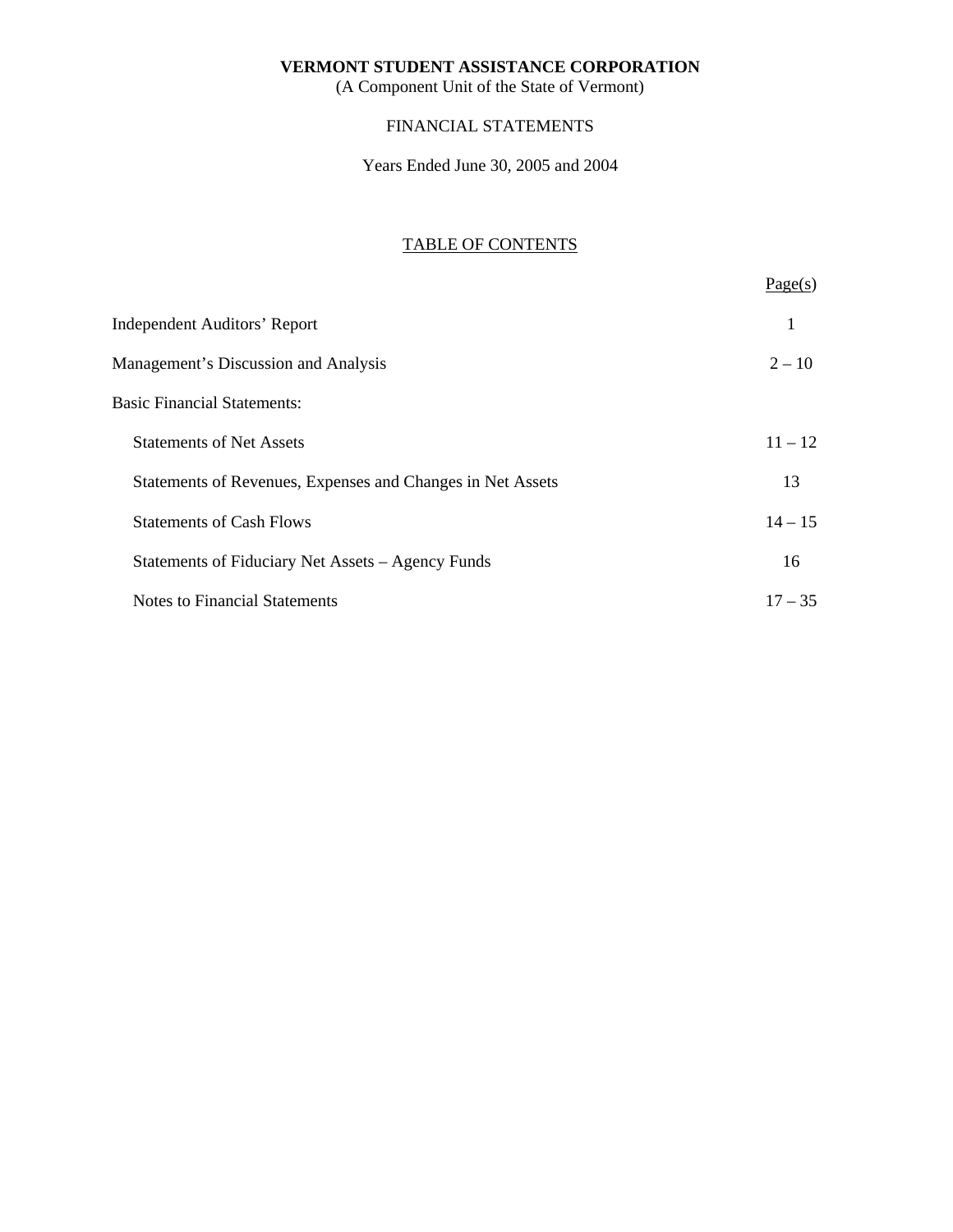# **BAKER NEWMAN NOYES.**

Certified Public Accountants

#### **INDEPENDENT AUDITORS' REPORT**

The Board of Directors Vermont Student Assistance Corporation

We have audited the accompanying basic financial statements of the Vermont Student Assistance Corporation, a component unit of the State of Vermont, as of and for the years ended June 30, 2005 and 2004, as listed in the accompanying table of contents. These financial statements are the responsibility of the Vermont Student Assistance Corporation's management. Our responsibility is to express an opinion on these financial statements based on our audits.

We conducted our audits in accordance with auditing standards generally accepted in the United States of America and the standards applicable to financial audits contained in Government Auditing Standards issued by the Comptroller General of the United States. Those standards require that we plan and perform the audits to obtain reasonable assurance about whether the financial statements are free of material misstatement. An audit includes examining, on a test basis, evidence supporting the amounts and disclosures in the financial statements. An audit also includes assessing the accounting principles used and significant estimates made by management, as well as evaluating the overall financial statement presentation. We believe that our audits provide a reasonable basis for our opinion.

In our opinion, the basic financial statements referred to above present fairly, in all material respects, the financial position of the Vermont Student Assistance Corporation, as of June 30, 2005 and 2004, and the changes in its financial position and its cash flows, for the years then ended in conformity with accounting principles generally accepted in the United States of America.

In accordance with Government Auditing Standards, we have also issued our report dated October 7, 2005, on our consideration of Vermont Student Assistance Corporation's internal control over financial reporting and our tests of its compliance with certain provisions of laws, regulations, contracts and grant agreements and other matters. The purpose of that report is to describe the scope of our testing of internal control over financial reporting and compliance and the results of that testing and not to provide an opinion on the internal control on financial reporting or on compliance. That report is an integral part of an audit performed in accordance with Government Auditing Standards, and should be considered in assessing the results of our audit.

Management's Discussion and Analysis on pages 2 - 10 is not a required part of the basic financial statements but is supplementary information required by the Governmental Accounting Standards Board. We have applied certain limited procedures to the 2005 and 2004 information, which consisted principally of inquiries of management regarding the methods of measurement and presentation of the required supplementary information. However, we did not audit the information and express no opinion on it.

Portland, Maine October 7, 2005

Satu Yeuran e Mayes

Limited Liability Company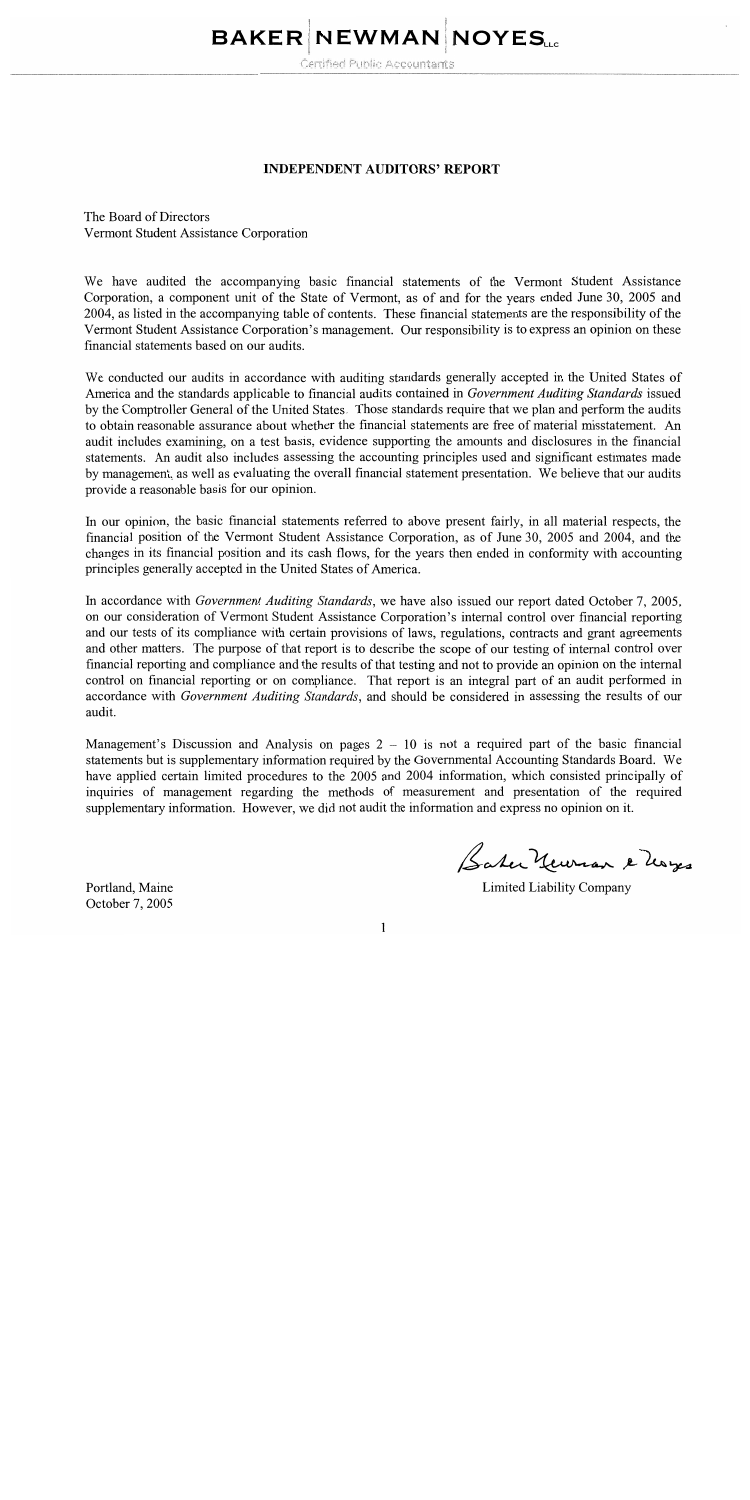(A Component Unit of the State of Vermont)

# MANAGEMENT'S DISCUSSION AND ANALYSIS

Years ended June 30, 2005 and 2004

The Vermont Student Assistance Corporation (VSAC or the Corporation) is a public non-profit corporation created by the State of Vermont to provide opportunities for Vermont residents to pursue post-secondary education. VSAC's mission is to ensure that all Vermonters have the necessary financial and informational resources to pursue their educational goals beyond high school. VSAC awards grants and scholarships, and guarantees, makes, finances and services education loans to students and parents. VSAC also administers student employment programs, and outreach services to students and adults seeking post-secondary education opportunities. The Corporation also contracts with several schools and colleges in Vermont to serve as the financial aid office for the institution. Finally, VSAC manages the Vermont Higher Education Investment Plan.

VSAC administers the State grant program, funded by State appropriations, at no cost to the State. VSAC also administers and awards over 105 scholarship funds, including both scholarship funds held and managed by VSAC, and outside scholarships.

VSAC's education loan programs are financed through issuance of limited obligation bonds and are guaranteed by VSAC as a guarantor and/or reinsured by the U.S. Department of Education through the Federal Family Education Loan Program (FFELP). VSAC education loans are available to Vermont students attending both in-state and out-of-state institutions, and to students of Vermont institutions.

VSAC's outreach services are funded through a variety of federal grants, including GEAR UP and Talent Search, as well as through State grants, and general corporate support.

Management's Discussion and Analysis Report includes Fiscal 2005 and Fiscal 2004 information due to the fact that the Financial Statements include Fiscal 2005 and Fiscal 2004 information.

# **FISCAL 2005**

# Fiscal 2005 Highlights and Overall Financial Position

- During the year ended June 30, 2005 VSAC provided over \$20.8 million in grants and scholarships to Vermont students.
- VSAC originated over \$494.4 million in student loans, including new loans to students and parents and consolidation of existing loans. VSAC holds \$1.5 billion in education loans receivable at June 30, 2005.
- VSAC returned over \$7.6 million in interest and principal rebates to students in its loan programs during fiscal 2005.
- VSAC's total net assets increased \$6.2 million to \$107.8 million.

#### The Financial Statements

VSAC's financial statements are a series of reports that detail financial information using accounting methods similar to those used by private businesses, especially financial institutions.

The statement of revenues, expenses and changes in net assets presents the results of VSAC's operations. The statement reports all revenues and expenses, and reconciles the beginning and end of year net asset balances.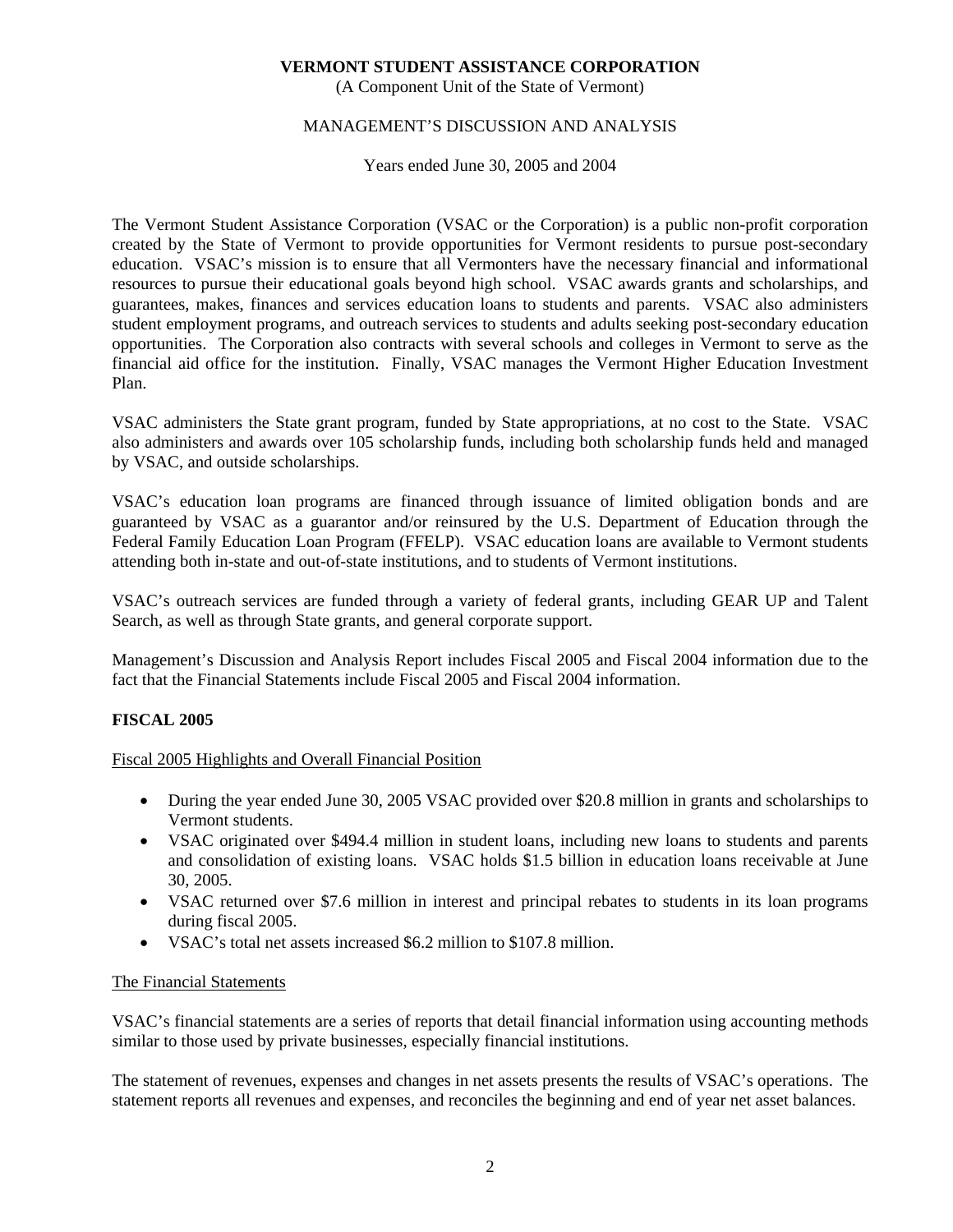The statement of net assets includes all the Corporation's assets and liabilities. The statement also presents the balance of assets in excess of liabilities, or net assets.

The statement of cash flows supplements these statements providing relevant information about cash receipts and payments for the Corporation.

The notes to financial statements are an integral part of the financial statements and contain information necessary to gain a complete understanding of VSAC's financial position.

2005 2004

#### **Condensed Financial Information**

#### **Statement of Revenues and Expenses**

|                                                        | 2005      | 2004           |
|--------------------------------------------------------|-----------|----------------|
|                                                        |           | (in thousands) |
| <b>Revenues:</b>                                       |           |                |
| Interest and fees earned from education loan financing | \$102,018 | \$84,539       |
| Other loan and guarantee program revenues              | 4,422     | 4,948          |
| Investment interest                                    | 4,472     | 2,058          |
| Vermont state appropriations                           | 17,143    | 16,684         |
| Federal grants                                         | 2,693     | 3,823          |
| Scholarship and gift revenue                           | 4,718     | 3,710          |
| Other revenue                                          | 791       | 552            |
| Total operating revenues                               | 136,257   | 116,314        |
| <b>Expenses:</b>                                       |           |                |
| Student aid                                            | 20,828    | 21,609         |
| Interest rebated to borrowers                          | 7,567     | 13,309         |
| Interest on debt                                       | 32,317    | 17,937         |
| Other loan financing costs                             | 39,064    | 13,095         |
| Corporate operating expenses and depreciation          | 30,307    | 28,383         |
| Total expenses                                         | 130,083   | 94,333         |
| Excess of revenue over expenses                        | 6,174     | 21,981         |
| Total net assets at the beginning of the year          | 101,670   | 79,689         |
| Total net assets at the end of the year                | \$107,844 | \$101,670      |

#### Revenues

VSAC's fiscal 2005 operations resulted in an increase in net assets of \$6.2 million. All revenues for 2005 are considered operating revenues. VSAC realized \$136.3 million in revenues versus \$130.1 million in total expenses. VSAC's revenues include interest income on student loans, as well as various federal interest subsidies and special allowance payments.

Overall loan revenue to VSAC is closely related to the general interest rate environment. During 2005, interest revenue and subsidies increased from \$84.5 to \$102.0 million. Interest for certain loans is paid by the U.S. Department of Education as a subsidy to qualifying borrowers. This interest subsidy represented \$8.7 million in 2005. VSAC also receives special allowance payments under certain interest rate conditions. Increasing interest rates, and loan portfolio growth during 2005, resulted in an increase in special allowance payments from \$46.5 million in 2004 to \$52.4 million in 2005.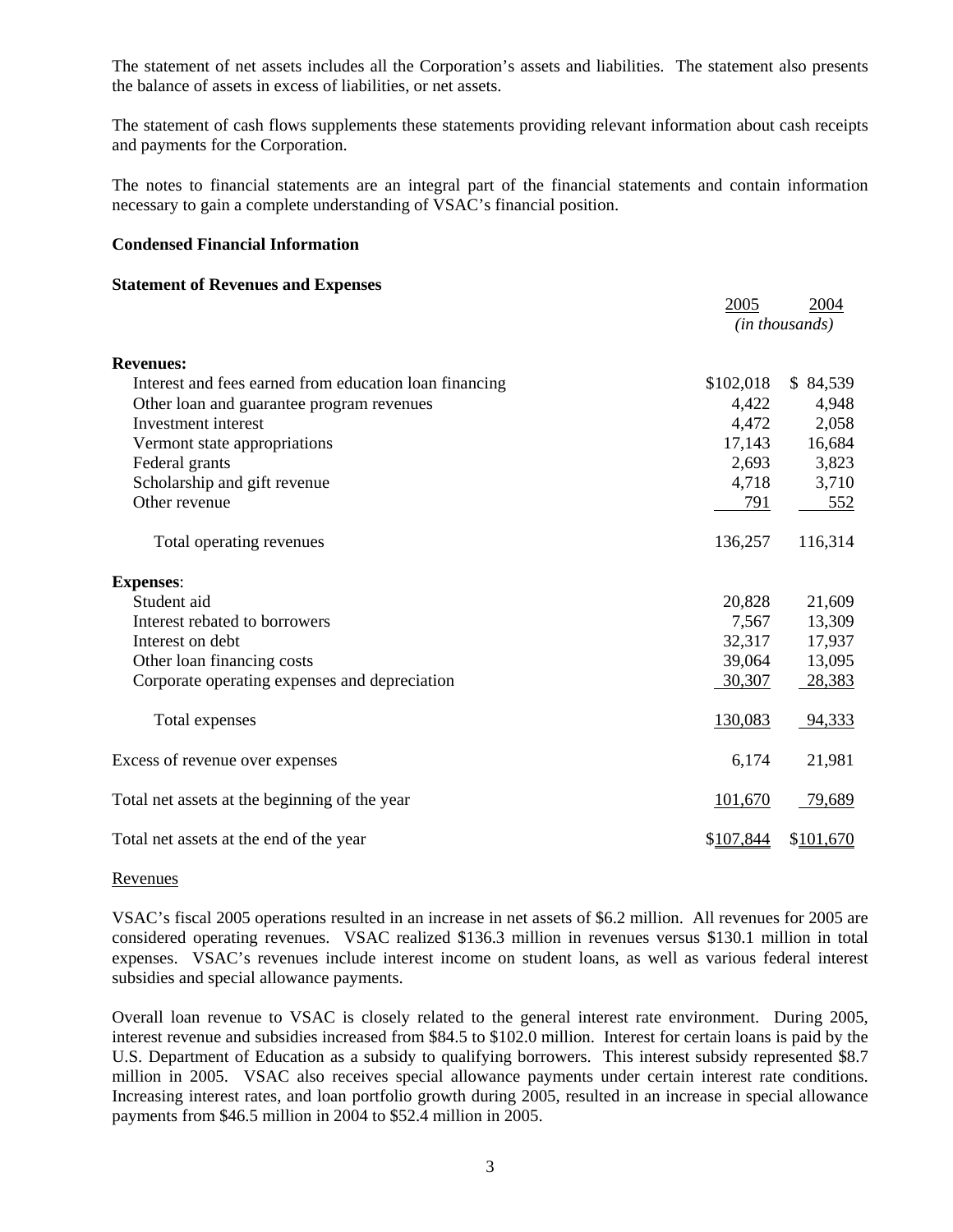Other revenues associated with the loan and loan guarantee programs include consolidation fees, default aversion fees, collections revenues, and other program fees and revenues. These fees and revenues totaled \$4.4 million in 2005 and \$4.9 million 2004.

Rising interest rates resulted in increasing interest revenue on investments. Investments include student loan funds temporarily invested in cash and short term investments, and scholarship funds invested for long-term growth and income. Interest on all investments increased from \$2.1 million to \$4.5 million, as interest rates increased. These cash investments are related to timing of student loan bond issues.

VSAC's appropriation increased slightly from \$16.7 million to \$17.1 million. As in prior years, the State's appropriation for the grant program is used entirely to provide grant funds directly to students. VSAC receives no administrative allowance for administering the State grant program.

Federal grants decreased from \$3.8 million to \$2.7 million in fiscal 2005. A one-time award of approximately \$1.0 million was received in fiscal 2004.

Scholarship revenues increased from \$3.7 million in 2004 to \$4.7 million for 2005.

# **Expenses**

VSAC has four main types of expenses: 1. Student aid, 2. Interest and other costs of debt, 3. Noninterest costs of financing loans, and 4. Costs of operations.

Student Aid – VSAC provided Vermont students with \$20.8 million in student aid during fiscal 2005, \$17.1 million was provided from State appropriations. An additional \$4.7 million was made available through various scholarship programs managed by VSAC. Direct aid in the form of grants and scholarships represented 16.0% of VSAC's operating expenses.

While not strictly a student aid expense, interest rebated to borrowers is an item that helps current and former students and parents manage their education debt. VSAC provided \$7.6 million in rebates of interest to borrowers in fiscal 2005. VSAC has not been able to provide the level of borrower benefits on consolidation loans that it has on underlying FFELP loans, since VSAC is required to pay a 1.05% annual fee to the Department of Education on consolidated loans. The decrease in interest rebated to borrowers from 2004 to 2005 is primarily the result of the continuing shift from Stafford and PLUS loans to consolidation loans in our portfolio. These rebates represent 5.8% of VSAC's fiscal 2005 operating expenses.

It is also important to note that, while not an expense to the Corporation, the largest portion of aid to students is the \$494 million of loans VSAC made available to students and parents in fiscal 2005.

Interest Costs – In order to provide Vermont students and parents with low cost loans, VSAC issues both taxexempt and taxable bonds in the public markets. The interest costs of these bonds represent a major expense category for VSAC. Since the vast majority of these bonds are variable rate securities, interest costs vary from year to year as the general interest rate environment changes. The variable nature of these securities matches the variable rate structure of most of our loans, so revenues and expenses related to the bonds are highly correlated.

With the increase in interest rates from fiscal 2004 to 2005, VSAC interest costs rose from \$17.9 to \$32.3 million. Overall indebtedness increased from \$1.5 to \$1.8 billion. Interest on debt represented 24.8% of VSAC operating expenses in fiscal 2005.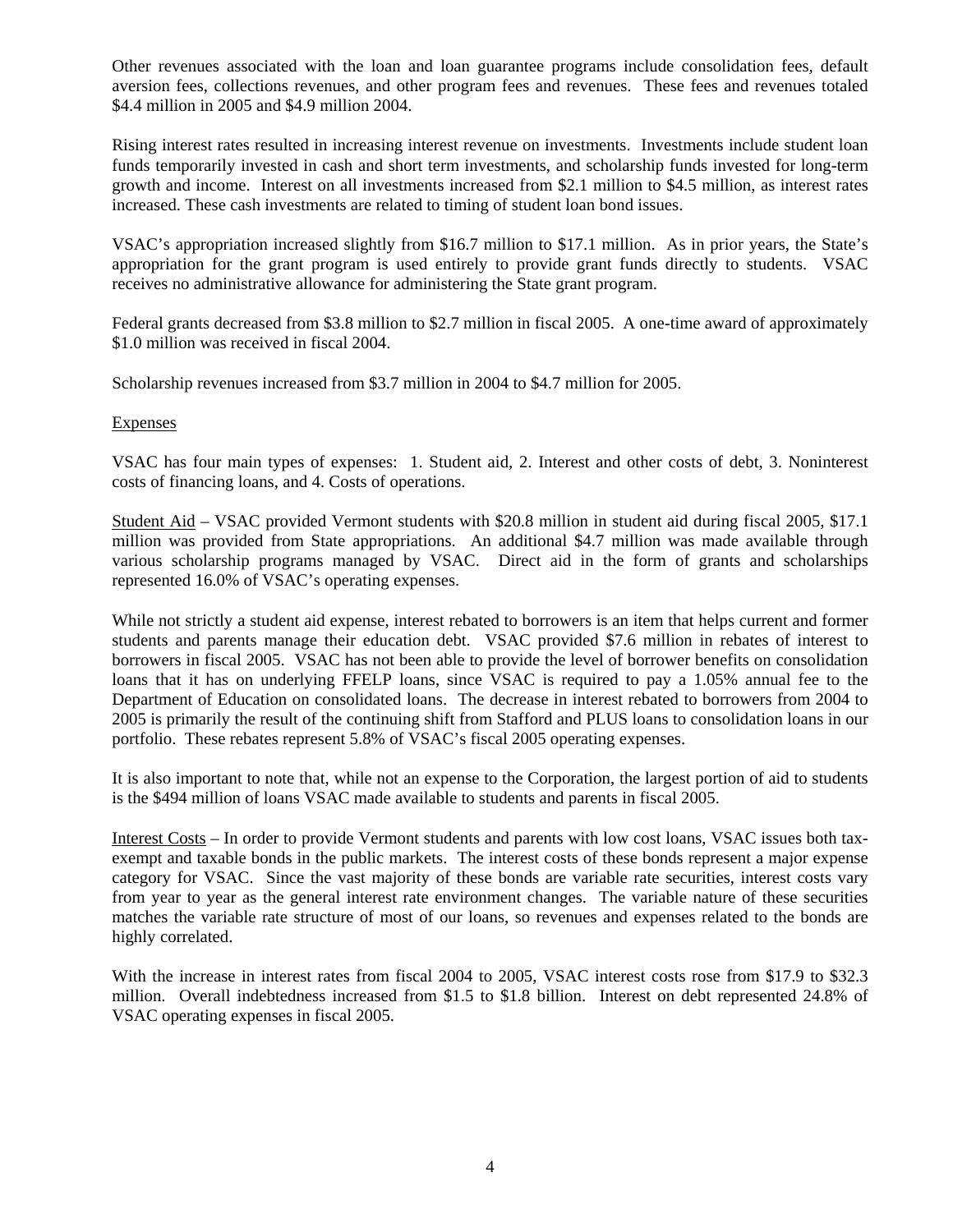Other loan financing costs – Other expenses incurred in the loan financing area include credit enhancement and remarketing fees for our bond issues, consolidation and lender fees VSAC pays to the federal government, provisions for changes in arbitrage earnings liability to the U.S. Treasury, and increases in VSAC's provision for uninsured loan losses, as well as a variety of other costs incurred in issuing and managing over \$1.8 billion in outstanding bonds and notes. These costs totaled \$39.0 million in fiscal 2005, representing approximately 30.0% of total operating expenses. Changes in these financing costs from year to year are principally due to changes in the total outstanding indebtedness, and by changes in arbitrage liability. Arbitrage liability represents earnings on bond-financed loans and investments that would be returned to the U.S. Treasury if the loan portfolios were completely liquidated at June 30, and all bondholders were repaid. It represents earnings to date, and is a function of past and current interest rates on debt and assets held by VSAC. It is fairly volatile and is managed to minimize the probability of a liability balance at the end of a bond life cycle.

In fiscal 2005, VSAC's provision for losses on student loans increased \$10.3 million over the previous year due to a revised methodology to determine its allowance for loan loss. VSAC commissioned a study to gather historical default information from other lenders or servicers of non-guaranteed loans, and utilized both VSAC and industry experience to estimate expected default performance over the entire economic life of loans in our portfolio.

Costs of operations – The costs of operating VSAC's programs, as well as facilities and overhead costs totaled \$30.3 million in fiscal 2005, an increase of approximately 6.8% from fiscal 2004. Salaries and benefits were \$21.5 million in fiscal 2005, approximately 71% of costs of operations. Overall costs of operations represent 23.3% of total operating expenses.

Total expenses for 2005 totaled \$130.1 million. Revenues totaled \$136.3. The excess of revenues over expenses was \$6.2 million. The change in total net assets for the year was an increase of \$6.2 million. The ending balance of net assets was \$107.8 million, as compared to \$101.6 million at June 30, 2004.

#### **Condensed Financial Information**

#### **Statement of Net Assets**

|                                            | 2005        | 2004           |
|--------------------------------------------|-------------|----------------|
|                                            |             | (in thousands) |
| Assets:                                    |             |                |
| Cash and investments                       | \$399,071   | \$341,371      |
| Education loans receivable (plus interest) | 1,473,076   | 1,310,175      |
| Other assets                               | 27,874      | 16,843         |
| Total assets                               | \$1,900,021 | \$1,668,389    |
| Liabilities:                               |             |                |
| Bonds and notes payable (plus interest)    | \$1,762,638 | \$1,551,701    |
| U.S. Treasury arbitrage payable            | 20,083      | 8,604          |
| Other liabilities                          | 9,456       | 6,414          |
| <b>Total liabilities</b>                   | 1,792,177   | 1,566,719      |
| Net assets:                                |             |                |
| Restricted                                 | 54,736      | 48,829         |
| Unrestricted                               | 50,731      | 50,392         |
| Net investment in property and equipment   | 2,377       | 2,449          |
| Total net assets                           | 107,844     | 101,670        |
| Total liabilities and net assets           | \$1,900,021 | \$1,668,389    |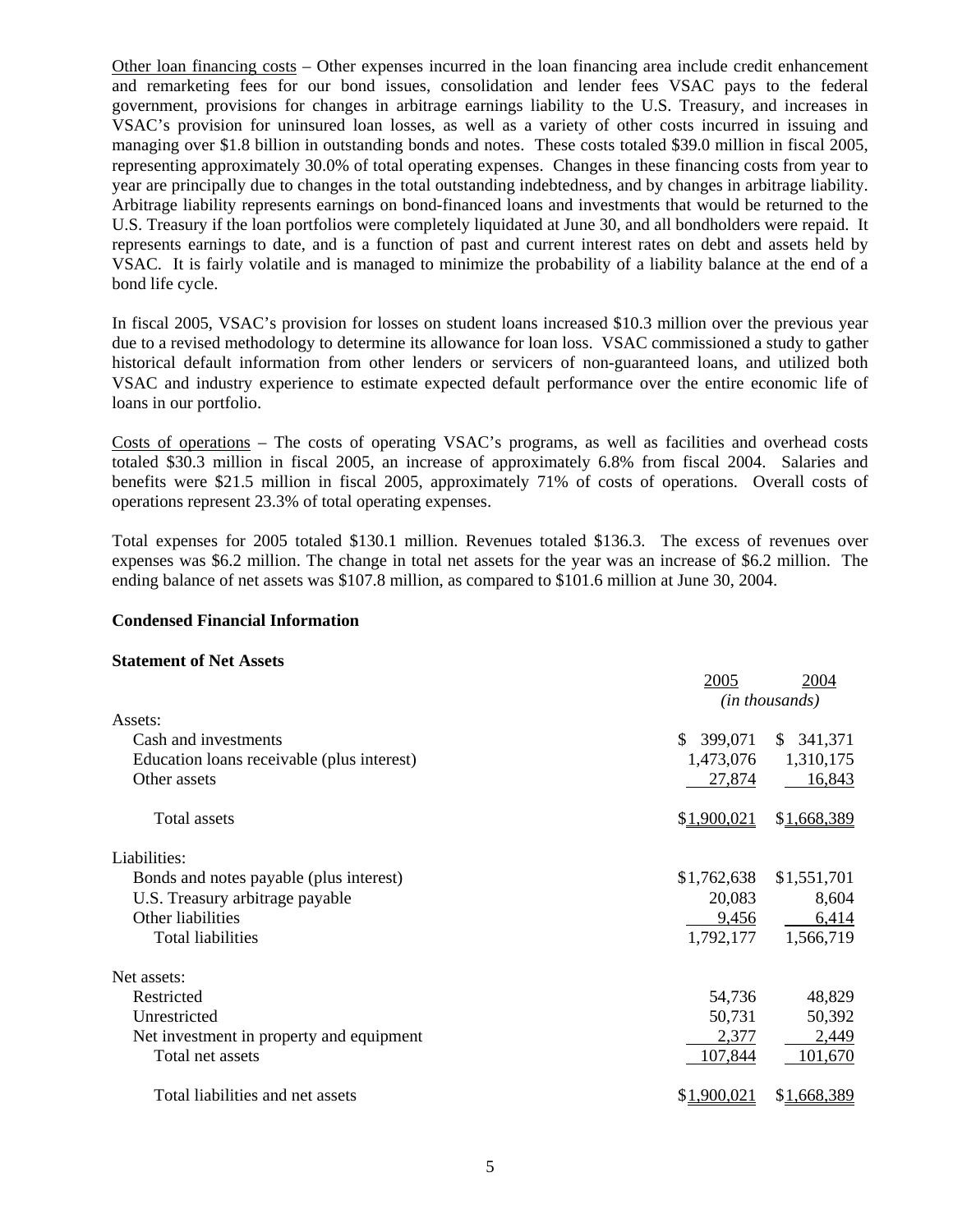# Net Assets

Cash balances from June 30, 2004 to 2005 increased from \$341.4 million to \$399.0 million as a result of fiscal 2005 bond proceeds not fully utilized for loan originations at June 30, 2005. Combined cash and investments were \$399.0 million at year end.

Student loans and interest receivable totaled \$1.5 billion at June 30, 2005, up from \$1.3 billion in 2004.

U.S. Treasury arbitrage payable was described in the expense discussion. This liability increased as of June 30, 2005, to \$20.1 million, or approximately 1.0% of total assets.

Unrestricted net assets increased from \$50.4 million in 2004 to \$50.7 million in 2005. The unrestricted funds are used to finance student loans, funds used for corporate working capital and investments in property, plant and equipment. Unrestricted net assets invested in student loans totaled \$40.0 million at June 30, 2005.

Property, plant and equipment increased during the fiscal year, as new acquisitions of \$11.7 million exceeded depreciation expense of \$1.5 million. Construction costs of VSAC's new building accounted for \$10.3 million of the acquisitions.

# **FISCAL 2004**

# Fiscal 2004 Highlights and Overall Financial Position

- During the year ended June 30, 2004 VSAC provided over \$21.6 million in grants and scholarships to Vermont students.
- VSAC originated over \$451.7 million in student loans, including new loans to students and parents and consolidation of existing loans. VSAC holds \$1.3 billion in education loans receivable at June 30, 2004.
- VSAC returned over \$13.3 million in interest and principal rebates to students in its loan programs during fiscal 2004.
- VSAC expanded its services and offerings to students and families through its Resource Center, outreach counselors, website and through the Vermont Higher Education Investment Plan.
- VSAC's total net assets increased \$22.0 million to \$101.7 million. As a result of a change in interpretation of DE regulations surrounding special allowance, VSAC made a reassignment of student loans that qualify for special allowance categories eligible for the 9.5% floor interest rate. This resulted in approximately \$8.3 million of additional special allowance billings in 2004 from the DE. This amount was collected in July of 2004. In September 2004, the DE issued a report indicating the adjustment appeared to be in compliance with current guidance and regulations.
- VSAC's unrestricted Net Assets increased \$22.7 million as a result of available equity from bonds either maturing or refunded. VSAC's net revenue base continued to grow as loan originations, including traditional Stafford and PLUS loans, consolidation loans and alternative loans, increased.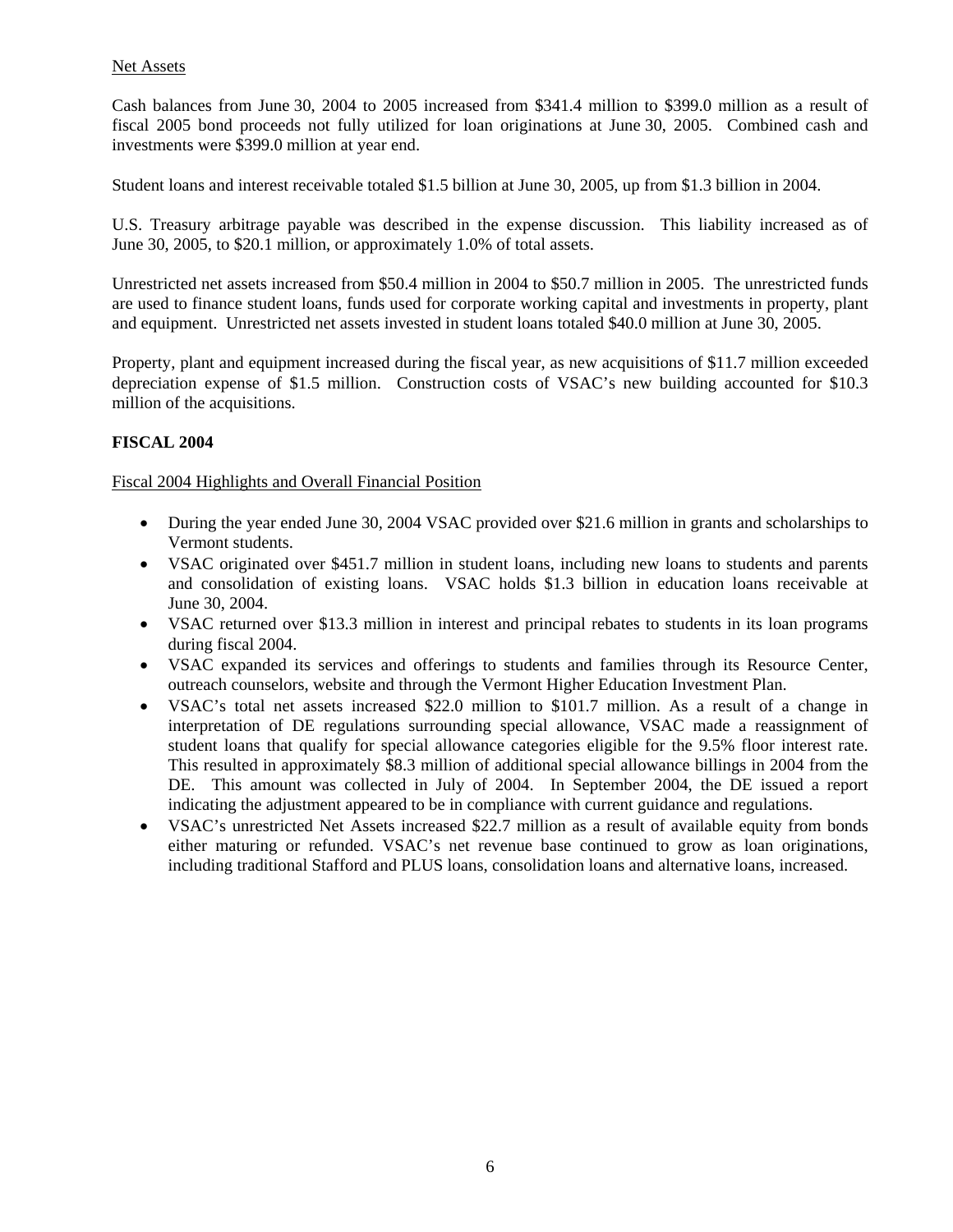# **Condensed Financial Information**

#### **Statement of Revenues and Expenses**

|                                                        | 2004      | 2003           |
|--------------------------------------------------------|-----------|----------------|
|                                                        |           | (in thousands) |
| <b>Revenues:</b>                                       |           |                |
| Interest and fees earned from education loan financing | \$84,539  | \$70,530       |
| Other loan and guarantee program revenues              | 4,948     | 4,973          |
| Investment interest                                    | 2,058     | 2,568          |
| Vermont state appropriations                           | 16,684    | 16,582         |
| Federal grants                                         | 3,823     | 2,550          |
| Scholarship and gift revenue                           | 3,710     | 3,651          |
| Other revenue                                          | 552       | 1,189          |
| Total operating revenues                               | 116,314   | 102,043        |
| <b>Expenses:</b>                                       |           |                |
| Student aid                                            | 21,609    | 20,603         |
| Interest rebated to borrowers                          | 13,309    | 14,664         |
| Interest on debt                                       | 17,937    | 20,043         |
| Other loan financing costs                             | 13,095    | 12,174         |
| Corporate operating expenses and depreciation          | 28,383    | 26,345         |
| Total expenses                                         | 94,333    | 93,829         |
| Excess of revenue over expenses                        | 21,981    | 8,214          |
| Total net assets at the beginning of the year          | 79,689    | 71,475         |
| Total net assets at the end of the year                | \$101,670 | \$79,689       |

#### Revenues

VSAC's fiscal 2004 operations resulted in an increase in net assets of \$22.0 million. All revenues for 2004 are considered operating revenues. VSAC realized \$116.3 million in revenues versus \$94.3 million in total expenses in 2004. VSAC's revenues include interest income on student loans, as well as various federal interest subsidies and special allowance payments.

Overall loan revenue to VSAC is closely related to the general interest rate environment. Most student loans held by VSAC have variable interest rates. During 2004, interest revenue and subsidies increased from \$70.5 to \$84.4 million. Interest for certain loans is paid by the U.S. Department of Education as a subsidy to qualifying borrowers. This interest subsidy represented \$8.6 million in 2004. VSAC also receives special allowance payments when variable borrower interest rates fall below certain levels. Low interest rates, and the reinterpretation of Department of Education Regulations in 2004 accounted for an increase in these special allowance payments from \$16.1 to \$29.4 million. The reinterpretation accounted for approximately \$8.3 million of the increase.

Other revenues associated with the loan and loan guarantee programs include consolidation fees, default aversion fees, collections revenues, and other program fees and revenues. These fees and revenues totaled \$5.0 million in 2004 and 2003.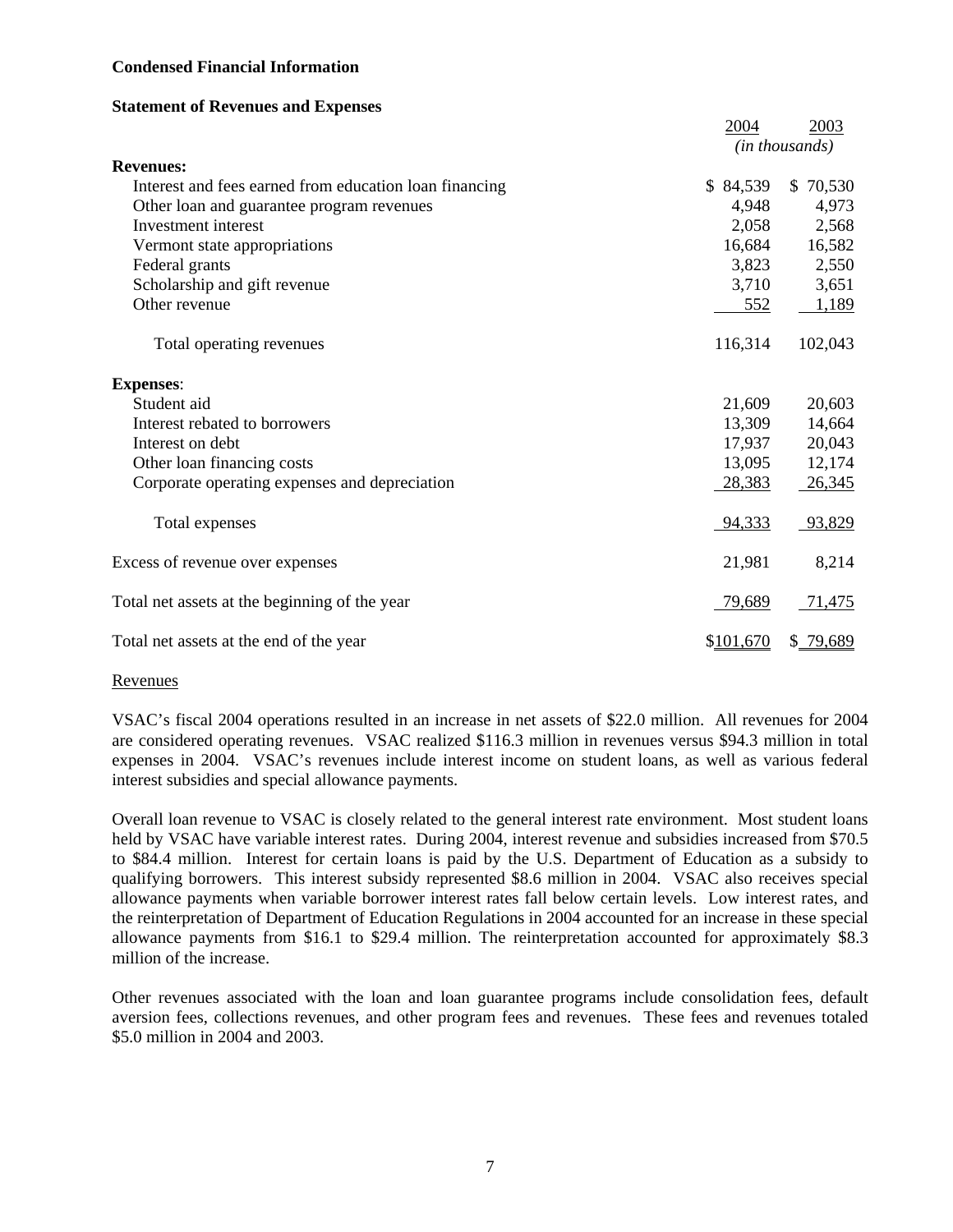Lower interest rates resulted in declining interest revenue on investments. Investments include student loan funds temporarily invested in cash and short term investments, and scholarship funds invested for long-term growth and income. Interest on all investments declined from \$2.6 million to \$2.1 million in 2004, as interest rates declined. These investments are related to timing of student loan bond issues.

VSAC's appropriation increased slightly from \$16.6 million to \$16.7 million. As in prior years, the State's appropriation for the grant program is used entirely to provide grant funds directly to students. VSAC receives no administrative allowance for administering the State grant program.

Federal grants also increased from \$2.6 million to \$3.8 million in fiscal 2004. A one-time award of approximately \$1.0 million accounted for the majority of the increase.

Scholarship revenues remained at \$3.7 million for 2004.

# Expenses

VSAC has four main types of expenses: student aid; interest and other costs of debt; non-interest costs of financing loans; and costs of operations.

Student Aid – VSAC provided Vermont students with \$21.6 million in student aid during 2004; \$16.7 million was provided from State appropriations. An additional \$3.7 million was made available through various scholarship programs managed by VSAC. Direct aid in the form of grants and scholarships represented 22.9% of VSAC's operating expenses. The total aid in 2004 increased 4.9% over 2003.

While not strictly a student aid expense, interest rebated to borrowers is an item that helps current and former students and parents manage their education debt. VSAC provided \$13.3 million in rebates of interest to borrowers in fiscal 2004 down slightly from 2003 due to the overall decline in interest rates on these loans. These rebates represent 14.1% of VSAC's fiscal 2004 operating expenses.

It is also important to note that, while not an expense to the Corporation, the largest portion of aid to students is the \$451.7 million of loans VSAC made available to students and parents in fiscal 2004.

Interest Costs – In order to provide Vermont students and parents with low cost loans, VSAC issues both taxexempt and taxable bonds in the public markets. The interest costs of these bonds represent a major expense category for VSAC. Since the vast majority of these bonds are variable rate securities, interest costs vary from year to year as the general interest rate environment changes. The variable nature of these securities matches the variable rate structure of most of our student loans, so revenues and expenses related to the bonds are highly correlated.

With the decrease in interest rates from fiscal 2003 to 2004, VSAC interest costs fell from \$20.0 to \$17.9 million, even as overall indebtedness increased from \$1.33 to \$1.55 billion. This represented 18.9% of VSAC operating expenses in fiscal 2004.

Other loan financing costs – Other expenses incurred in the loan financing area include credit enhancement and remarketing fees for our bond issues, consolidation and lender fees VSAC pays to the federal government, and provisions for changes in arbitrage earnings liability to the U.S. Treasury, as well as a variety of other costs incurred in issuing and managing over \$1.55 billion in outstanding bonds and notes. These costs totaled \$13.1 million in 2004, representing approximately 13.9% of total operating expenses. Changes in these financing costs from year to year are principally due to changes in the total outstanding indebtedness, and by changes in arbitrage liability. Arbitrage liability represents earnings on bond-financed loans and investments that would be returned to the U.S. Treasury if the loan portfolios were completely liquidated at June 30, and all bondholders were repaid. It represents earnings to date, and is a function of past and current interest rates on debt and assets held by VSAC. It is fairly volatile and is managed to minimize the probability of a liability balance at the end of a bond life cycle.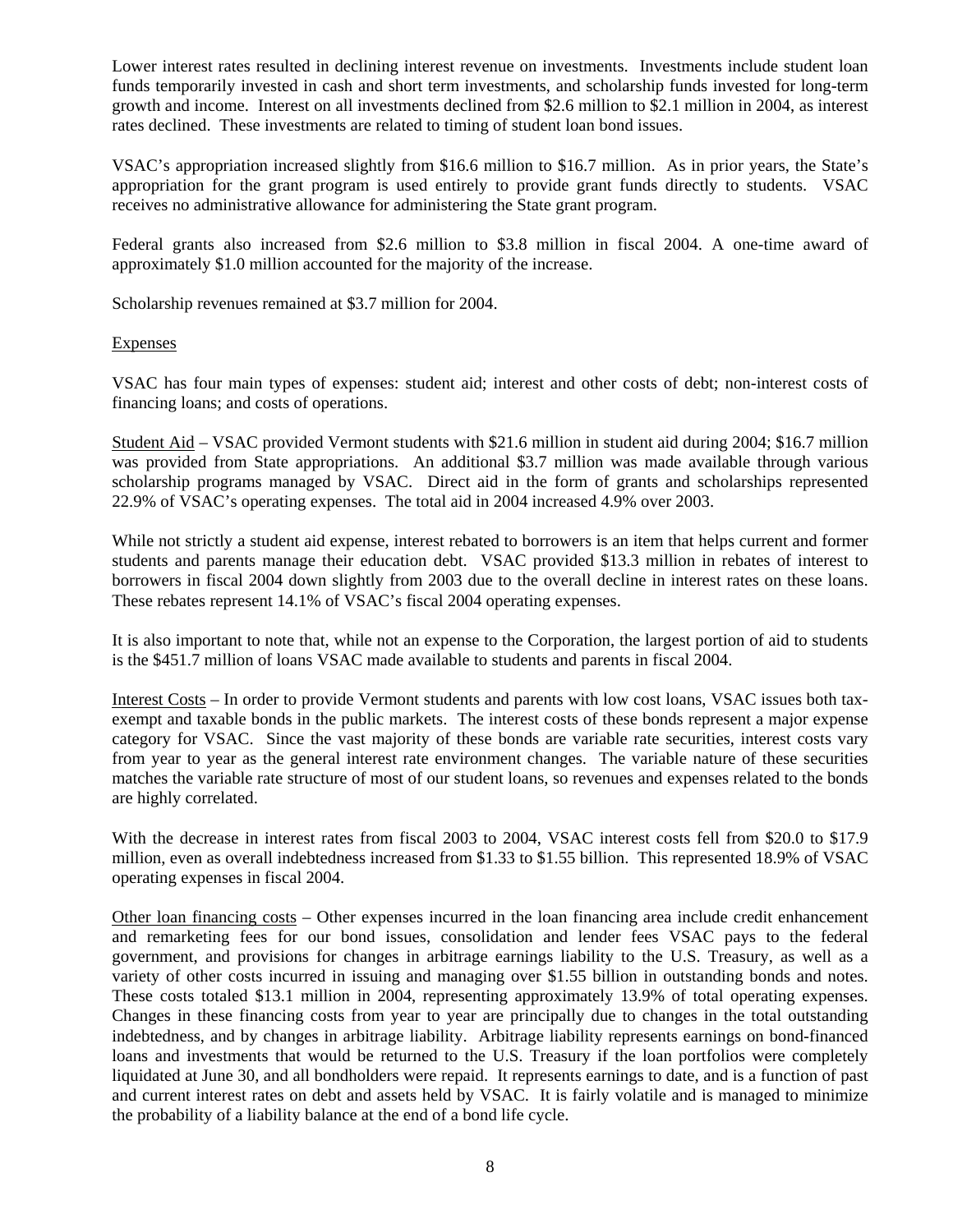Costs of operations – The costs of operating VSAC's programs, as well as facilities and overhead costs totaled \$28.4 million in 2004, an increase of approximately 7.7% from 2003. Salaries and benefits were \$20.5 million in fiscal 2004, approximately 72% of costs of operations. Overall costs of operations represent 30.1% of total operating expenses.

Total expenses for 2004 were \$94.3 million. Revenues totaled \$116.3. The excess of revenues over expenses was \$22.0 million. The change in total net assets for the year was an increase of \$22.0 million. The ending balance of net assets was \$101.7 million, as compared to \$79.7 million at June 30, 2003.

# **Condensed Financial Information**

# **Statement of Net Assets**

|                                            | 2004        | 2003           |  |
|--------------------------------------------|-------------|----------------|--|
|                                            |             | (in thousands) |  |
| Assets:                                    |             |                |  |
| Cash and investments                       | \$341,371   | \$272,538      |  |
| Education loans receivable (plus interest) | 1,310,175   | 1,147,143      |  |
| Other assets                               | 16,843      | 12,265         |  |
| <b>Total assets</b>                        | \$1,668,389 | \$1,431,946    |  |
| Liabilities:                               |             |                |  |
| Bonds and notes payable (plus interest)    | \$1,551,701 | \$1,333,404    |  |
| U.S. Treasury arbitrage payable            | 8,604       | 13,007         |  |
| Other liabilities                          | 6,414       | 5,846          |  |
| <b>Total liabilities</b>                   | 1,566,719   | 1,352,257      |  |
| Net assets:                                |             |                |  |
| Restricted                                 | 48,829      | 48,681         |  |
| Unrestricted                               | 50,392      | 28,144         |  |
| Net investment in property and equipment   | 2,449       | 2,864          |  |
| Total net assets                           | 101,670     | 79,689         |  |
| Total liabilities and net assets           | \$1,668,389 | \$1,431,946    |  |

#### Net Assets

Cash balances increased from June 30, 2003 to 2004 from \$272.5 to \$341.3 million as a result of fiscal 2004 bond proceeds not fully utilized for loan originations at June 30, 2004. Combined cash and investments were \$341.3 million at year end.

Student loans and interest receivable totaled \$1.31 billion at June 30, 2004, up from \$1.15 billion in 2003.

U.S. Treasury arbitrage payable was described in the expense discussion. This liability decreased as of June 30, 2004, to \$8.6 million, or approximately 0.52% of total assets.

Unrestricted net assets increased from \$28.1 million in 2003 to \$50.4 million in 2004 resulting from available equity from bonds either maturing or refunded. The unrestricted funds are used to finance student loans, funds used for corporate working capital and investments in property, plant and equipment. Unrestricted net assets invested in student loans totaled \$36.3 million at June 30, 2004.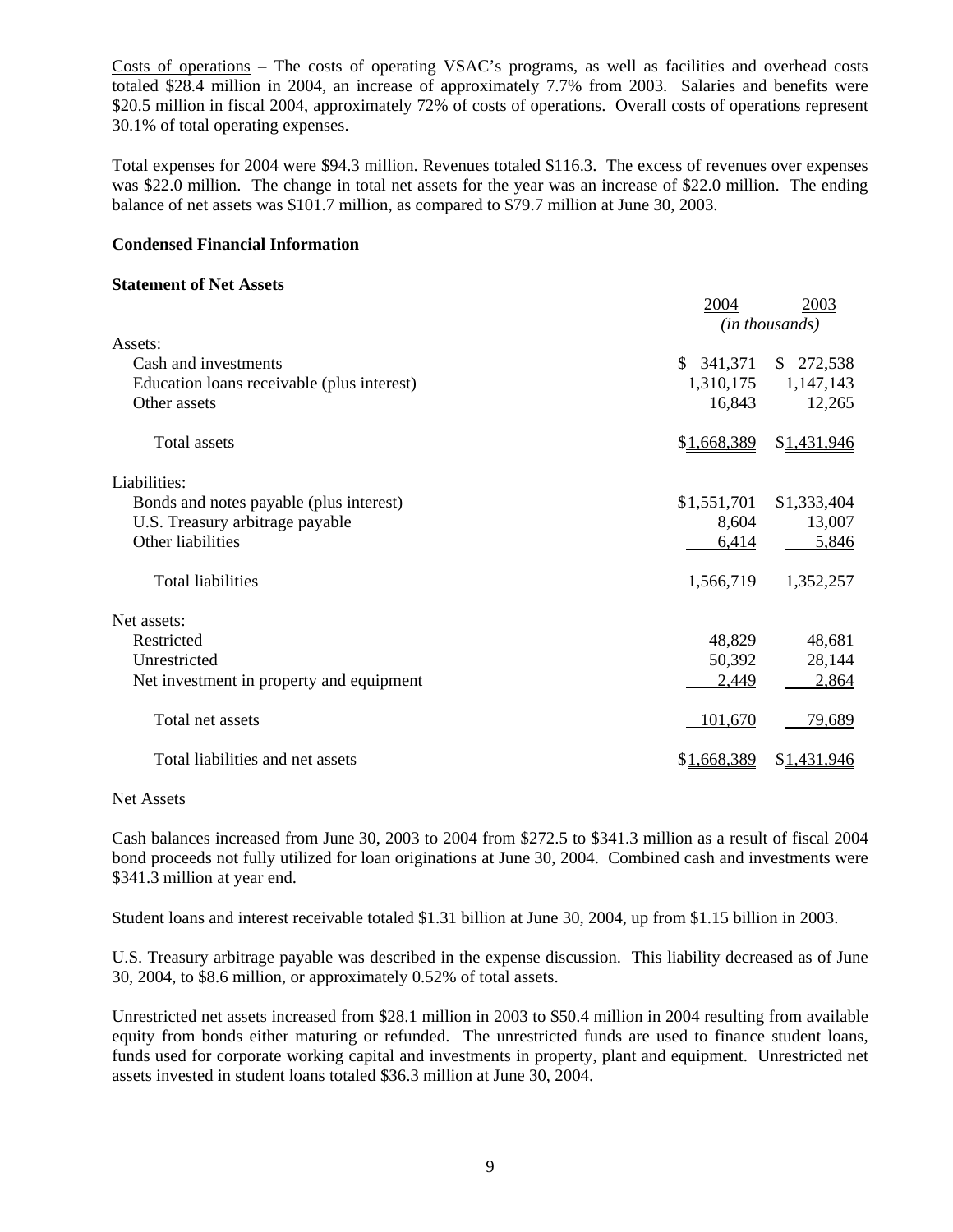Property, plant and equipment increased during the fiscal year, as new acquisitions of \$4.9 million exceeded depreciation expense of \$1.5 million. The result was an increase in both the property, plant and equipment asset, and the corresponding net asset figure to \$6.3 million at June 30, 2004. Land purchased for VSAC's new building accounted for \$3.2 million of the acquisitions.

# Changes in Long-Term Debt

Bonds, notes and interest payable increased by \$218.3 million to \$1.55 billion in 2004. The increase resulted from new borrowings exceeding maturities and refundings of existing debt during fiscal year 2004. During the fiscal year, VSAC issued \$380.9 million in new bonds and notes. These bonds and notes provided \$218 million of new capital, and retired and refunded \$160.6 million of existing debt.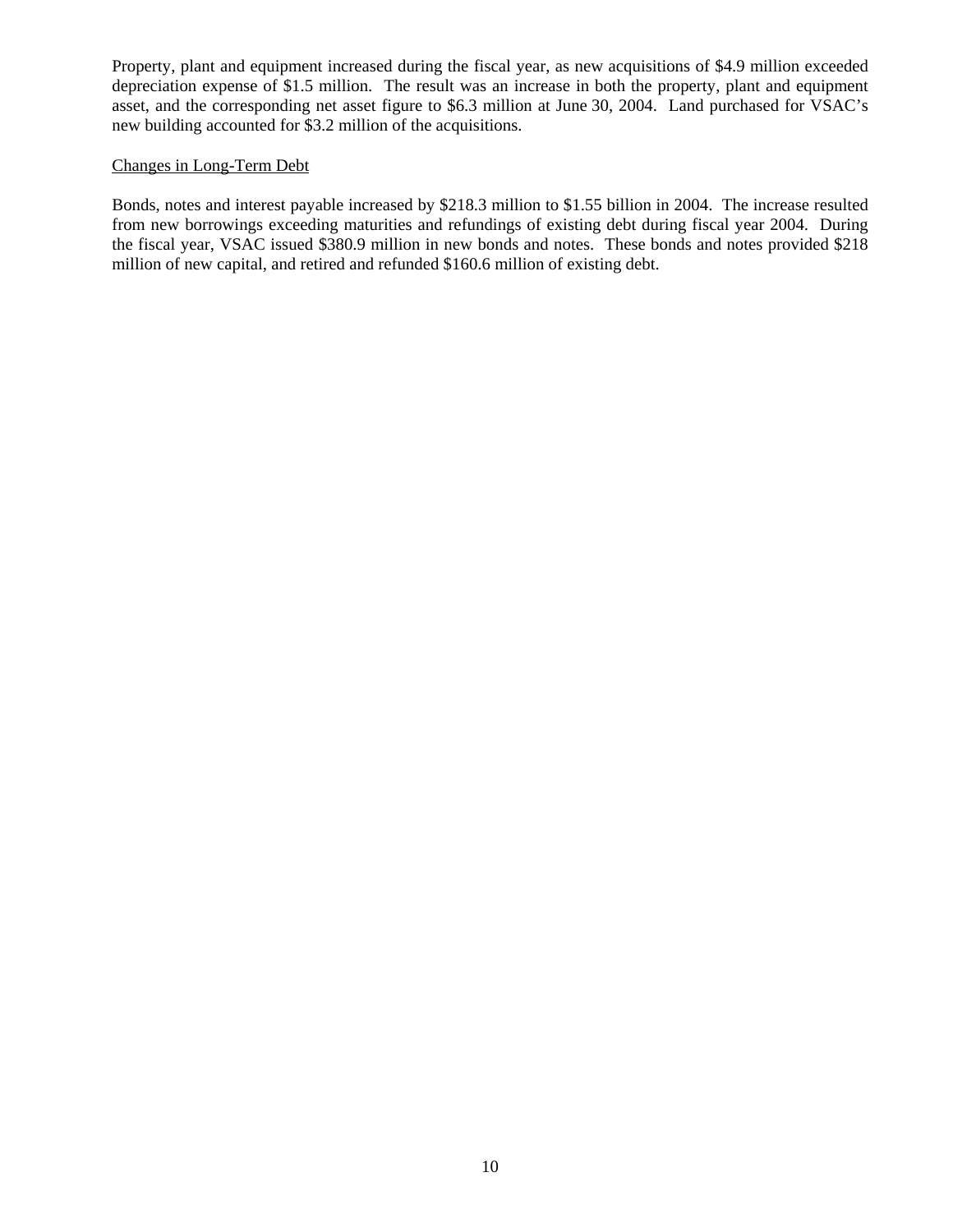(A Component Unit of the State of Vermont)

# STATEMENTS OF NET ASSETS

# June 30, 2005 and 2004

# **ASSETS**

|                                                       | 2005          | 2004                    |
|-------------------------------------------------------|---------------|-------------------------|
|                                                       |               | (In Thousands)          |
| Current assets:                                       |               |                         |
| Cash and cash equivalents (notes 3, 8 and 9)          | 398,557<br>\$ | 341,371<br>$\mathbb{S}$ |
| Investments (note 3)                                  | 515           |                         |
| Receivables:                                          |               |                         |
| Student loans, net (notes 4, 5, 8 and 9)              | 108,329       | 104,380                 |
| Student loan interest and special allowance (note 10) | 32,276        | 33,941                  |
| Investment interest                                   | 577           | 218                     |
| Federal administrative and program fees               | 253           | 446                     |
| Other                                                 | 727           | 1,073                   |
| Other assets                                          | 1,382         | 1,389                   |
| Total current assets                                  | 542,616       | 482,818                 |
| Noncurrent assets:                                    |               |                         |
| Receivables:                                          |               |                         |
| Student loans, net (notes 4, 5, 8 and 9)              | 1,332,471     | 1,171,854               |
| Capital assets, net (note 7)                          | 16,598        | 6,324                   |
| Deferred bond issuance costs, net                     | 8,336         | 7,393                   |
| Total noncurrent assets                               | 1,357,405     | 1,185,571               |
|                                                       |               |                         |
|                                                       |               |                         |
| <b>Total assets</b>                                   | \$1,900,021   | \$ <u>1,668,389</u>     |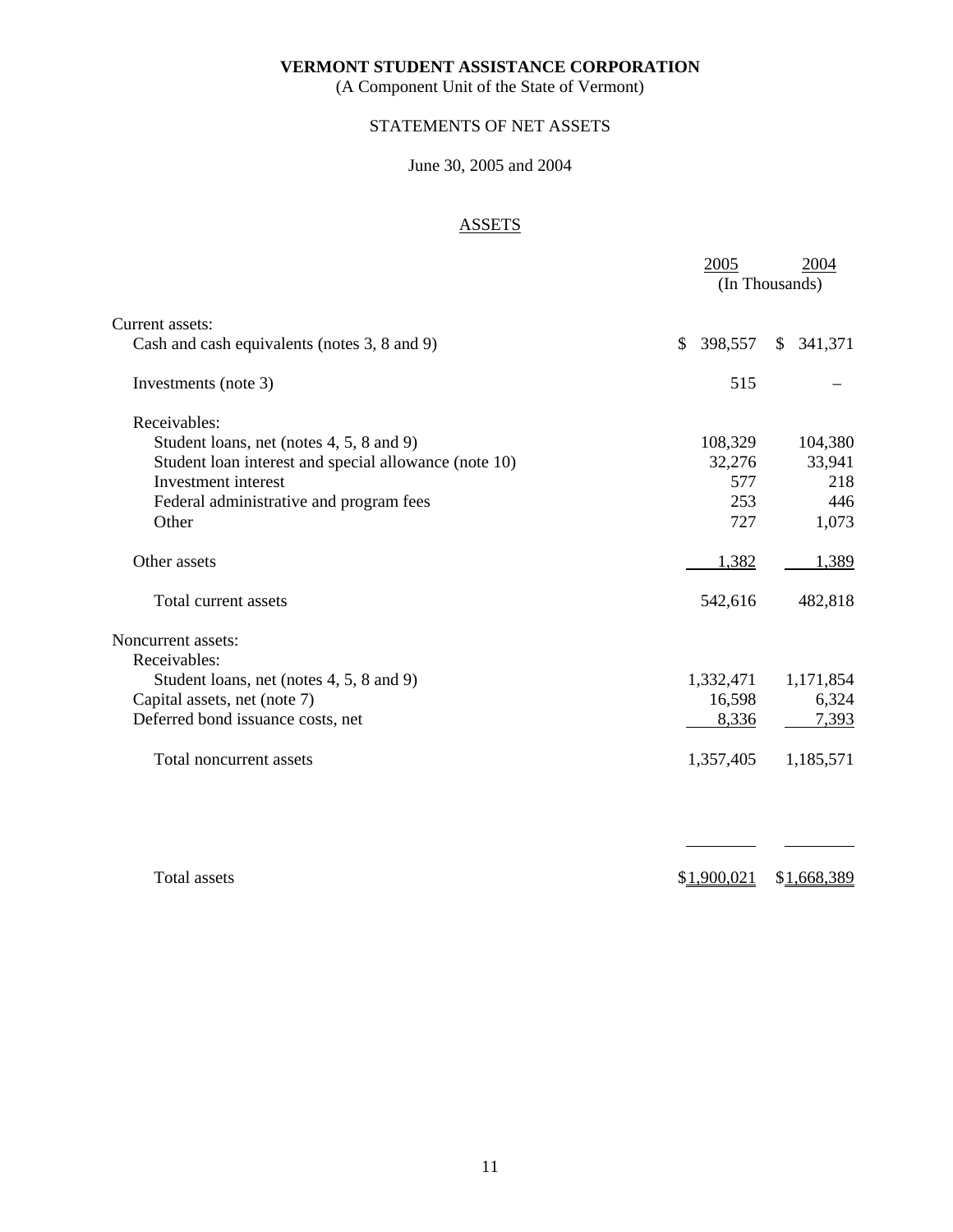# LIABILITIES AND NET ASSETS

|                                                    | 2005         | 2004                   |
|----------------------------------------------------|--------------|------------------------|
|                                                    |              | (In Thousands)         |
| Current liabilities:                               |              |                        |
| Bonds and notes payable (notes 8 and 9)            | \$<br>57,675 | $\mathbb{S}$<br>30,400 |
| Accounts payable and other liabilities             | 6,915        | 3,117                  |
| Deferred revenue                                   | 2,541        | 3,297                  |
| Accrued interest on bonds payable                  | 2,459        | 1,307                  |
| U.S. Treasury rebates payable (note 9)             | 253          | 2,560                  |
| Total current liabilities                          | 69,843       | 40,681                 |
| Noncurrent liabilities:                            |              |                        |
| Bonds and notes payable (notes 8 and 9)            | 1,702,504    | 1,519,994              |
| U.S. Treasury rebates payable (note 9)             | 19,830       | 6,044                  |
| Total noncurrent liabilities                       | 1,722,334    | 1,526,038              |
| <b>Total liabilities</b>                           | 1,792,177    | 1,566,719              |
| Commitments and contingencies (notes 7, 12 and 13) |              |                        |
| Net assets:                                        |              |                        |
| Invested in capital assets, net of related debt    | 2,377        | 2,449                  |
| Restricted:                                        |              |                        |
| Bond resolution                                    | 52,696       | 48,197                 |
| Grants and scholarships                            | 2,040        | 632                    |
| Unrestricted                                       | 50,731       | 50,392                 |
| Total net assets                                   | 107,844      | 101,670                |
| Total liabilities and net assets                   | \$1,900,021  | \$1,668,389            |

See accompanying notes to the financial statements.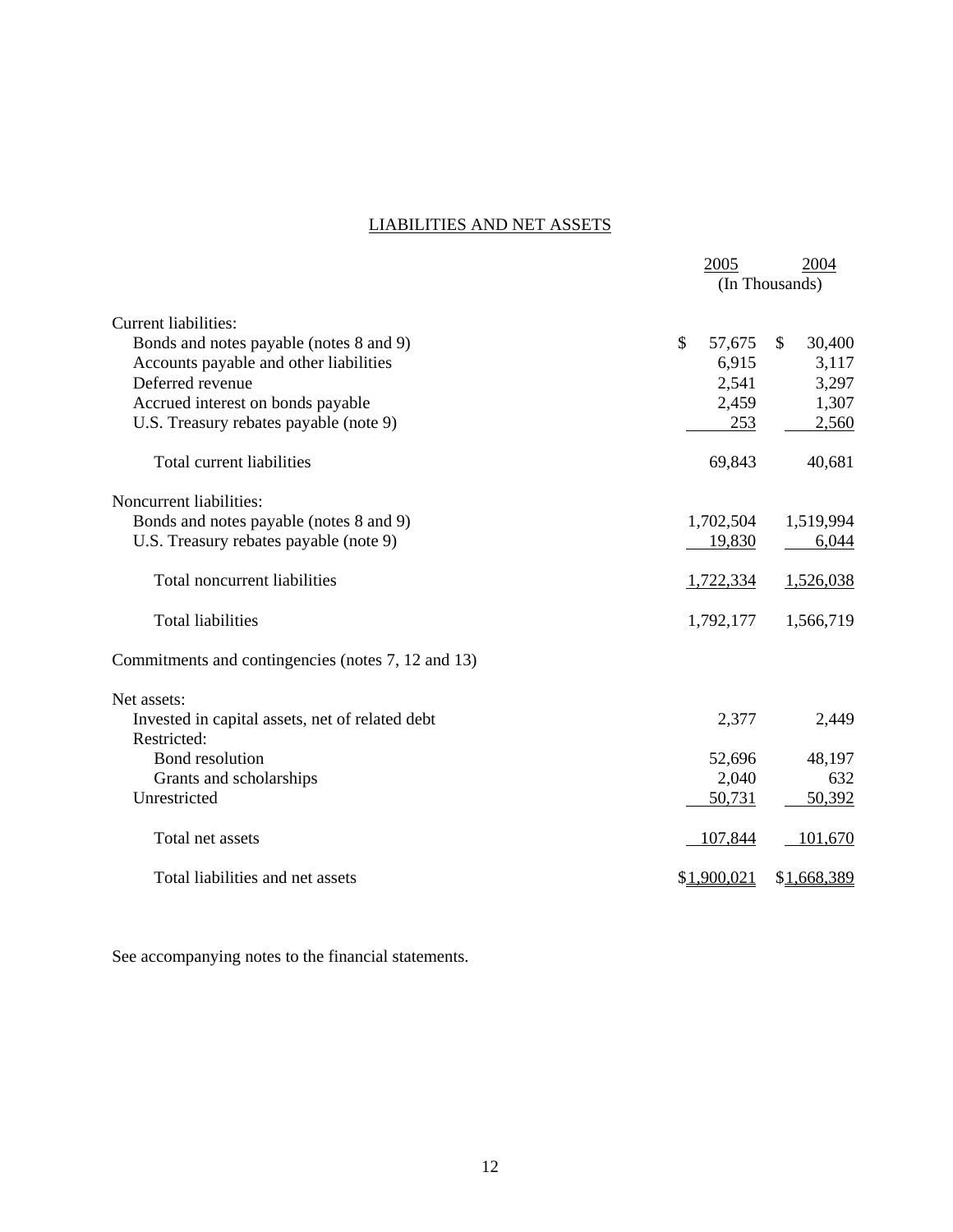(A Component Unit of the State of Vermont)

# STATEMENTS OF REVENUES, EXPENSES AND CHANGES IN NET ASSETS

# Years Ended June 30, 2005 and 2004

|                                                      | 2005                   | 2004        |
|------------------------------------------------------|------------------------|-------------|
|                                                      | (In Thousands)         |             |
|                                                      |                        |             |
| Operating revenues:                                  |                        |             |
| U.S. Department of Education (note 10):              |                        |             |
| Interest benefits                                    | $\mathsf{\$}$<br>8,667 | 8,590<br>\$ |
| Special allowance                                    | 40,931                 | 29,420      |
| Interest and fees on student loans                   | 52,420                 | 46,529      |
| Vermont state appropriations                         | 17,143                 | 16,684      |
| Interest on investments                              | 4,472                  | 2,058       |
| Guarantee agency administrative revenues             | 4,422                  | 4,948       |
| Federal grants                                       | 2,693                  | 3,823       |
| Scholarship and gift income                          | 4,718                  | 3,710       |
| Other income                                         | 791                    | 552         |
| Total operating revenues                             | 136,257                | 116,314     |
| Operating expenses:                                  |                        |             |
| Interest, net of amortization                        | 32,317                 | 17,937      |
| Salaries and benefits (note 11)                      | 21,516                 | 20,457      |
| State grants and scholarships                        | 20,828                 | 21,609      |
| Interest rebated to borrowers                        | 7,567                  | 13,309      |
| Other general and administrative                     | 7,324                  | 6,399       |
| Interest subject to U.S. Treasury rebate (note 9)    | 11,529                 | (3,145)     |
| Credit enhancement and remarketing fees              | 5,677                  | 5,040       |
| Consolidation and lender paid fees                   | 9,578                  | 8,387       |
| Other loan related expenses                          | 284                    | 470         |
| Provision for losses on student loans (note 4)       | 11,640                 | 1,260       |
| Depreciation and amortization (note 7)               | 1,467                  | 1,529       |
| Amortization of bond issuance costs                  | 356                    | 1,081       |
| Total operating expenses                             | 130,083                | 94,333      |
| Excess of operating revenues over operating expenses | 6,174                  | 21,981      |
| Net assets, beginning of year                        | 101,670                | 79,689      |
| Net assets, end of year                              | \$107,844              | \$101,670   |

See accompanying notes to the financial statements.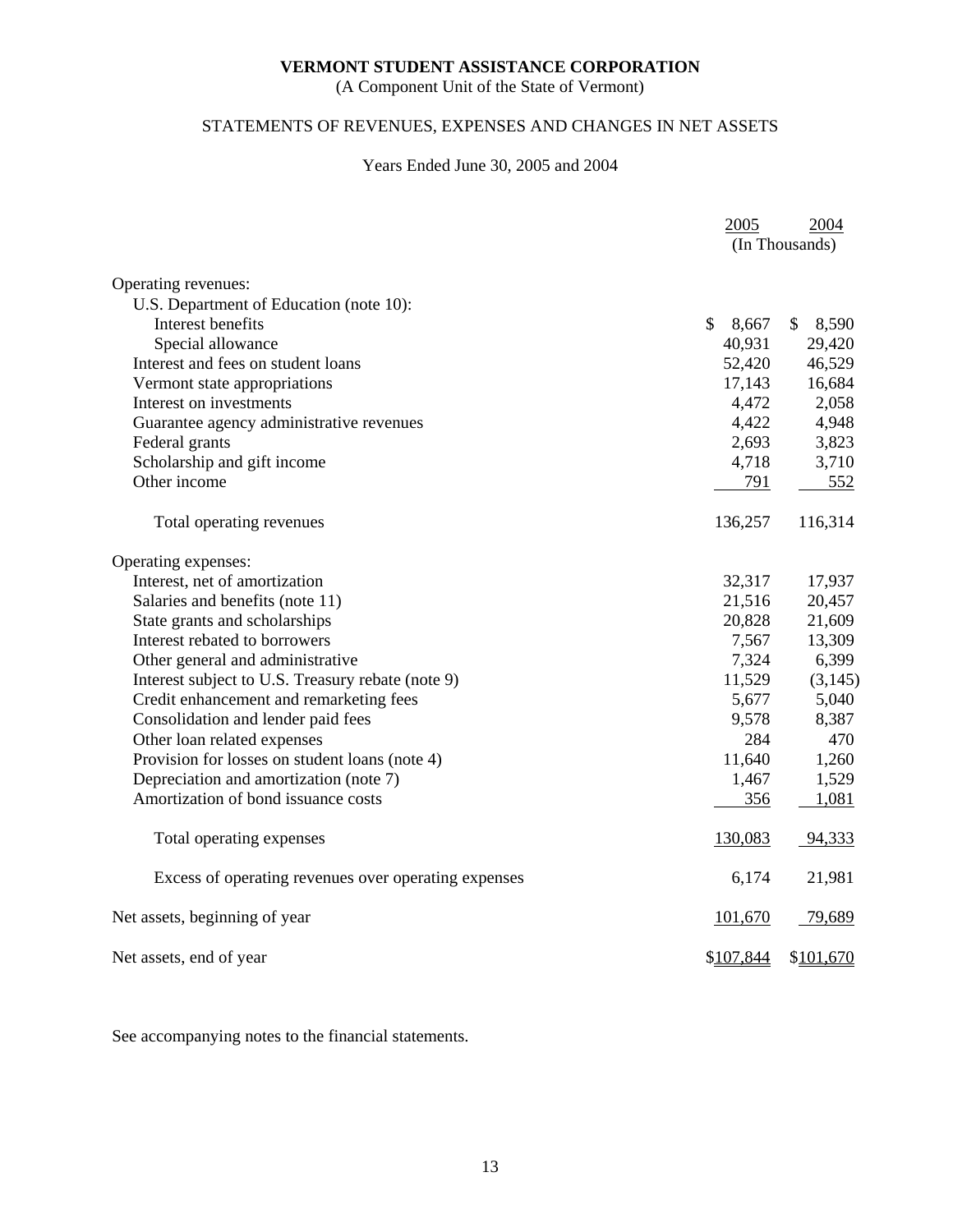(A Component Unit of the State of Vermont)

# STATEMENTS OF CASH FLOWS

# Years Ended June 30, 2005 and 2004

|                                                                      | 2005         | 2004                     |
|----------------------------------------------------------------------|--------------|--------------------------|
|                                                                      |              | (In Thousands)           |
| Cash flows from operating activities:                                |              |                          |
| Cash received from customers                                         | \$<br>66,646 | \$39,729                 |
| Principal payments received on student loans                         | 316,109      | 297,849                  |
| Cash paid to suppliers for goods and services                        | (49, 546)    | (57, 949)                |
| Loans made                                                           | (494, 359)   | (451, 689)               |
| Cash paid to employees for services                                  | (21,504)     | (20, 329)                |
| Interest received on student loans                                   | 52,191       | 47,049                   |
| Vermont state appropriations received                                | 17,143       | 16,684                   |
| Net cash used in operating activities                                | (113,320)    | (128, 656)               |
| Cash flows from noncapital financing activities:                     |              |                          |
| Proceeds from the sale of bonds/notes payable                        | 270,385      | 358,850                  |
| Payments on bonds/notes payable                                      | (60, 800)    | (160, 585)               |
| Interest paid to bond holders                                        | (30, 124)    | (18, 123)                |
| Premiums paid at redemption for bond refunding                       |              | (1,562)                  |
| Net cash provided by noncapital financing activities                 | 179,461      | 178,580                  |
| Cash flows from capital and related financing activities:            |              |                          |
| Proceeds from the sale of bonds/notes payable                        |              | 22,006                   |
| Interest paid to bond holders                                        | (841)        | (226)                    |
| Acquisition and construction of fixed assets                         | (11,760)     | (4,989)                  |
| Net cash (used) provided by capital and related financing activities | (12,601)     | 16,791                   |
| Cash flows from investing activities:                                |              |                          |
| Interest received on investments                                     | 4,113        | 2,118                    |
| Redemption of investments                                            |              | 10,870                   |
| Purchase of investments                                              | (467)        | $\overline{\phantom{0}}$ |
| Net cash provided by investing activities                            | 3,646        | 12,988                   |
| Net increase in cash and cash equivalents                            | 57,186       | 79,703                   |
| Cash and cash equivalents, beginning of year                         | 341,371      | $-261,668$               |
| Cash and cash equivalents, end of year                               | \$ 398,557   | \$ 341,371               |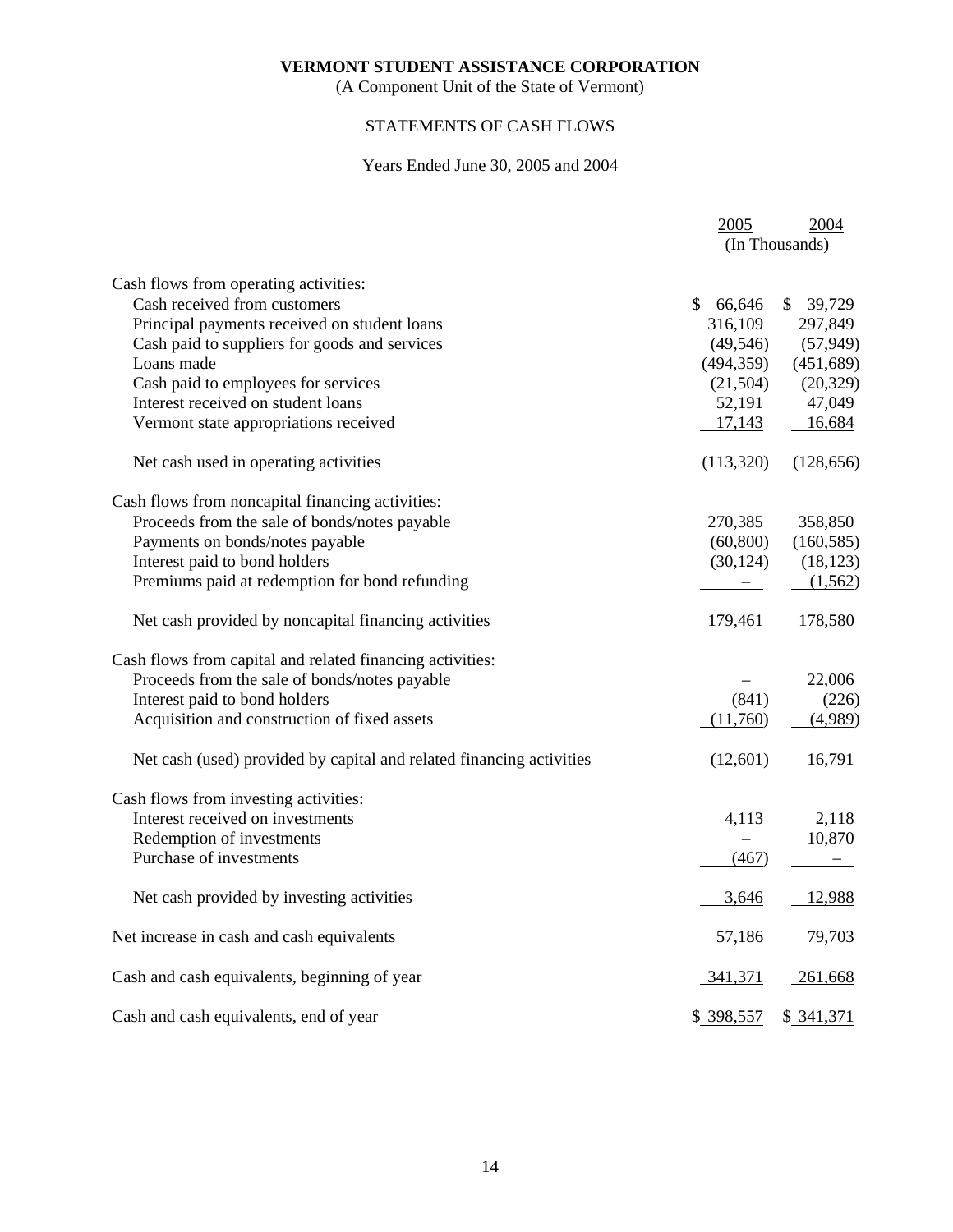(A Component Unit of the State of Vermont)

# STATEMENTS OF CASH FLOWS (CONTINUED)

# Years Ended June 30, 2005 and 2004

|                                                                              | 2005                   | 2004                   |
|------------------------------------------------------------------------------|------------------------|------------------------|
|                                                                              |                        | (In Thousands)         |
| Reconciliation of operating income to net cash used in operating activities: |                        |                        |
| Excess of operating revenues over operating expenses                         | $\mathcal{S}$<br>6,174 | $\mathbb{S}$<br>21,981 |
| Adjustments to reconcile the excess of operating revenues over               |                        |                        |
| operating expenses to net cash used in operating activities:                 |                        |                        |
| Depreciation and amortization                                                | 1,467                  | 1,529                  |
| Provision for losses on student loans                                        | 11,640                 | 1,260                  |
| Amortization of alternative fees received                                    | (466)                  | (145)                  |
| Amortization of bond issuance costs                                          | 356                    | 1,081                  |
| Amortization of bond (premium) discount                                      | 200                    | (508)                  |
| Unrealized gain on investments                                               | (48)                   |                        |
| Gains/losses on disposal of fixed assets                                     | 19                     |                        |
| Investment interest received                                                 | (4,113)                | (2,118)                |
| Interest paid to bond holders                                                | 30,964                 | 18,349                 |
| Changes in operating assets and liabilities:                                 |                        |                        |
| (Increase) decrease in investment interest receivable                        | (359)                  | 60                     |
| Increase in student loans receivable                                         | (175,740)              | (153, 695)             |
| Decrease (increase) in student loans interest receivable                     | 1,665                  | (10, 452)              |
| Decrease (increase) in federal administrative and program                    |                        |                        |
| fees receivable                                                              | 193                    | (36)                   |
| Decrease (increase) in other receivables                                     | 346                    | (273)                  |
| Decrease in other assets                                                     | 7                      | 96                     |
| Increase in deferred bond issuance costs                                     | (1,298)                | (2,046)                |
| Increase in accounts payable and other liabilities                           | 3,798                  | 14                     |
| (Decrease) increase in deferred revenue                                      | (756)                  | 554                    |
| Increase in accrued interest on bonds payable                                | 1,152                  | 96                     |
| (Increase) decrease in U.S. Treasury rebates payable                         | 11,479                 | (4, 403)               |
| Total adjustments                                                            | (119, 494)             | (150, 637)             |
| Net cash used in operating activities                                        | \$(113,320)            | \$ (128,656)           |

See accompanying notes to the financial statements.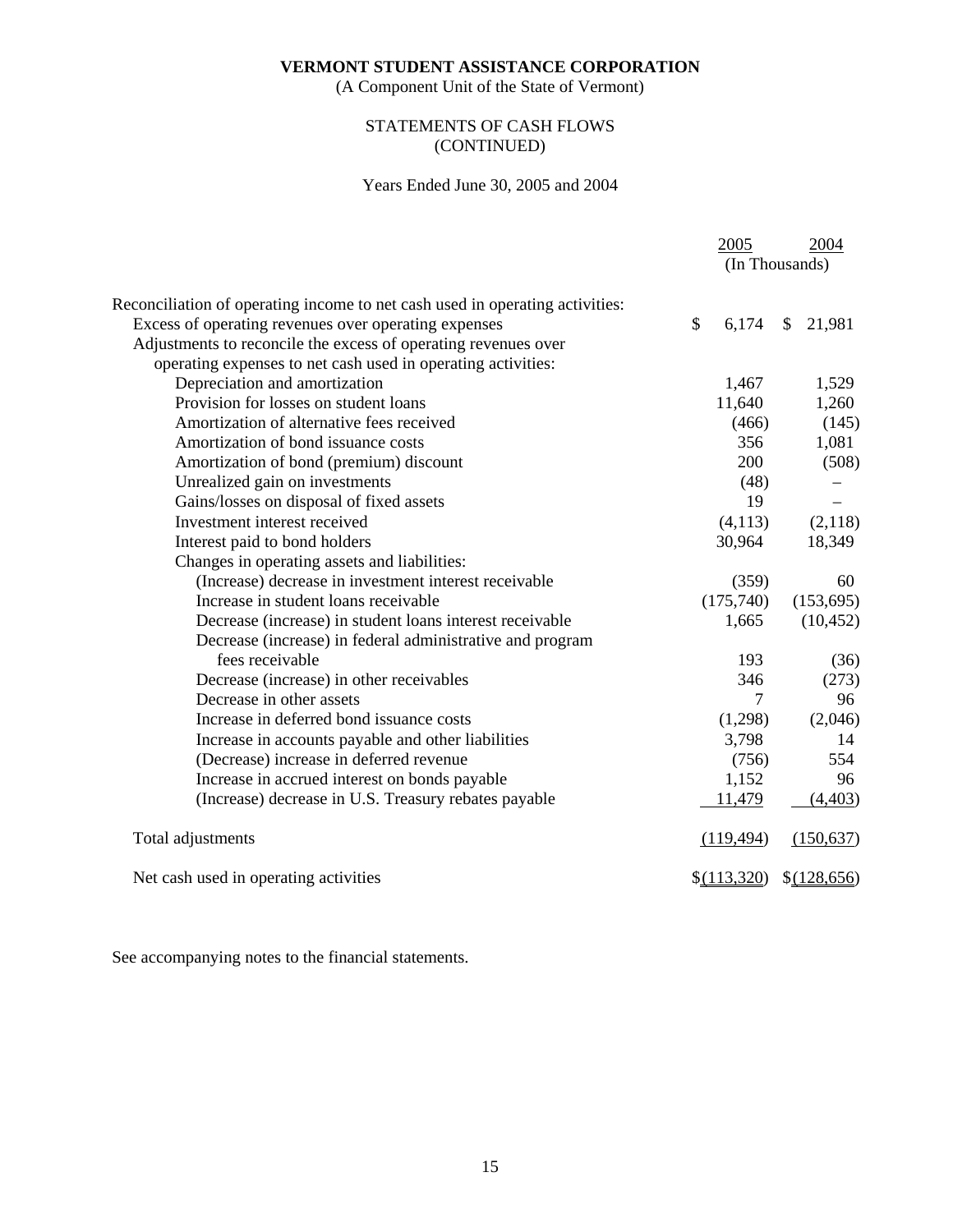(A Component Unit of the State of Vermont)

# STATEMENTS OF FIDUCIARY NET ASSETS

# AGENCY FUNDS

# June 30, 2005 and 2004

|                                                     | Federal             |                  |          |           |
|-----------------------------------------------------|---------------------|------------------|----------|-----------|
|                                                     | Loan                |                  |          |           |
|                                                     | Reserve             |                  | 2005     | 2004      |
|                                                     | Fund                | <b>VHEIP</b>     | Total    | Total     |
|                                                     |                     | (In Thousands)   |          |           |
| <b>ASSETS HELD FOR OTHERS</b>                       |                     |                  |          |           |
| Cash and cash equivalents                           | \$<br>8,663         | \$<br>405        | \$9,068  | \$9,171   |
| Investments                                         |                     | 40,446           | 40,446   | 29,166    |
| Student loans receivable and                        |                     |                  |          |           |
| accrued student loan interest                       |                     | 3,533            | 3,533    | 3,028     |
| Investment interest receivable                      | 19                  | 8                | 27       | 19        |
| Due from U.S. Department of Education               | 2,716               |                  | 2,716    | 1,044     |
| Other assets                                        | 39                  | 40               | 79       | 46        |
| <b>Total assets</b>                                 | \$11,437            | \$44,432         | \$55,869 | \$42,474  |
| <b>LIABILITIES</b>                                  |                     |                  |          |           |
| Accounts payable and other liabilities              | $\mathbb{S}$<br>968 | \$<br>70         | \$1,038  | \$<br>398 |
| Note payable                                        |                     | 3,504            | 3,504    | 3,009     |
| Federal advances                                    | 538                 |                  | 538      | 538       |
| Amounts held on behalf of investors (note 6)        |                     | 40,858           | 40,858   | 29,487    |
| Return of reserves due to U.S. Department           |                     |                  |          |           |
| of Education                                        | 552                 |                  | 552      | 552       |
| Federal loan reserve funds held for U.S. Department |                     |                  |          |           |
| of Education (note 5)                               | 9,379               |                  | 9,379    | 8,490     |
| <b>Total liabilities</b>                            | \$11,437            | \$ <u>44,432</u> | \$55,869 | \$42,474  |

See accompanying notes to the financial statements.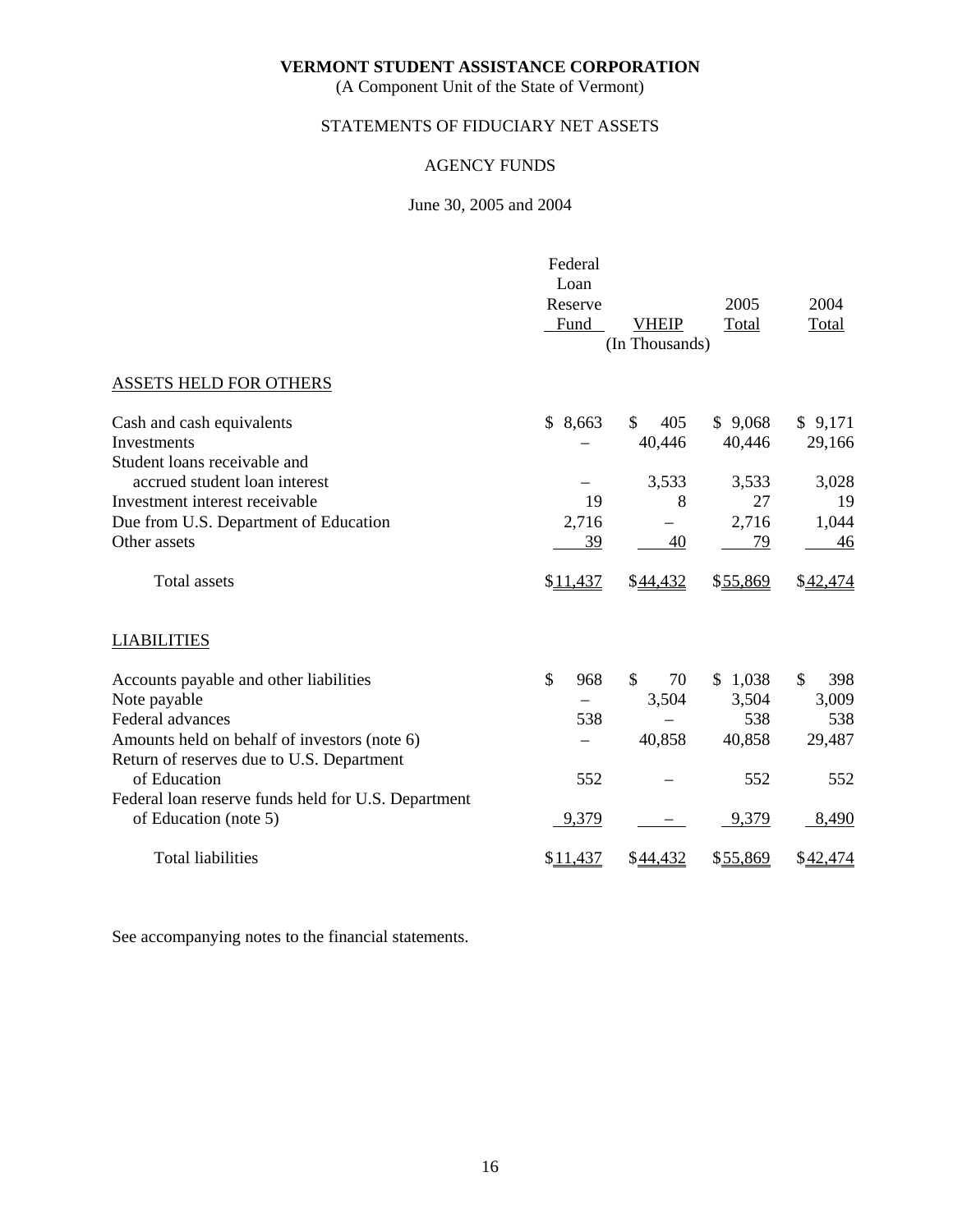(A Component Unit of the State of Vermont)

# NOTES TO FINANCIAL STATEMENTS

# June 30, 2005 and 2004

#### (Dollars in Thousands)

# **1. Authorizing Legislation**

 The Vermont Student Assistance Corporation ("VSAC") was created as a public non-profit corporation by an act of the General Assembly of the State of Vermont in accordance with the provisions of the Higher Education Act of 1965, as amended ("the Act"). The purpose of VSAC is to provide opportunities for Vermont residents to pursue post-secondary education by awarding grants and guaranteeing, making, financing, and servicing loans to students. VSAC also administers scholarships, student employment programs, and outreach services to students seeking post-secondary education. In addition, VSAC manages the Vermont Higher Education Investment Plan (VHEIP).

 Pursuant to Vermont statutes, VSAC is responsible for the administration of the Loan Finance Program. Under this program, VSAC originates, purchases, services and consolidates education loans. The majority of education loans are financed through the issuance of limited obligation bonds and are guaranteed by VSAC as a guarantor and reinsured by the U.S. Department of Education (DE) through the Federal Family Education Loan (FFEL) Program. The bonds and notes outstanding are payable primarily from interest and principal repayments on the financed loans as specified in the underlying resolutions authorizing the sale of the bonds and notes. The bonds and notes are not a general obligation of VSAC or an obligation of the State of Vermont or any of its political subdivisions.

 For financial reporting purposes, VSAC is considered a component unit of the State of Vermont and is included as part of the State's financial reporting entity. VSAC's relationship with the State of Vermont primarily consists of an annual appropriation designated for grant aid to Vermont students.

 The Vermont Student Development Fund, Inc. (the "Fund"), a separate non-profit 501(c)(3) corporation, was established in November of 2000. The primary purpose of the Fund is to receive, hold and manage securities, cash or other property whether real, personal or mixed, acquired by bequest, devise, gift, purchase or loan. These assets are used primarily for scholarships and other financial assistance to benefit qualified individuals seeking a post secondary education. The Fund provides a financial benefit to VSAC, and its Board of Directors is the same as the VSAC Board of Directors, therefore, it is considered a component unit of VSAC and is included in the totals on the financial statements. The operations of the Fund are immaterial.

# **2. Summary of Significant Accounting Policies**

# *Basis of Accounting*

 VSAC follows the accrual basis of accounting whereby revenues are recorded when earned and expenses are recorded when obligation for payment is incurred.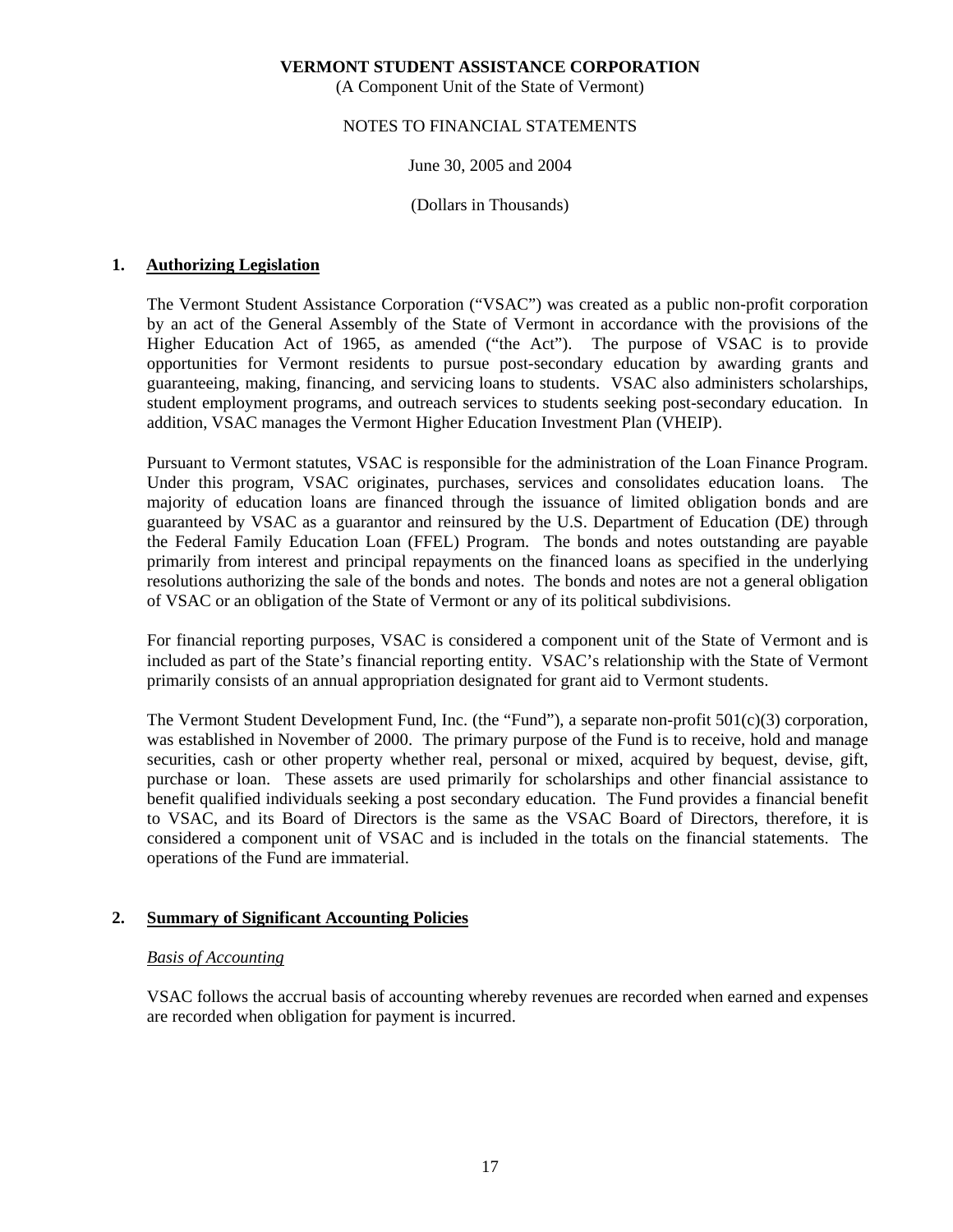(A Component Unit of the State of Vermont)

# NOTES TO FINANCIAL STATEMENTS

# June 30, 2005 and 2004

# (Dollars in Thousands)

# **2. Summary of Significant Accounting Policies (Continued)**

 As permitted by Governmental Accounting Standards Board (GASB) Statement No. 20, *Accounting and Financial Reporting for Proprietary Funds and Other Governmental Activities that Use Proprietary Fund Accounting*, VSAC applies all applicable Governmental Accounting Standards Board (GASB) pronouncements as well as all Financial Accounting Standards Board (FASB) pronouncements issued on or before November 30, 1989, to the extent these pronouncements do not conflict with GASB pronouncements.

 The financial statements are prepared in accordance with Governmental Accounting Standards Board Statements No. 34, *Basic Financial Statements – and Management's Discussion and Analysis – for State and Local Governments*, No. 37, *Basic Financial Statements – and Management's Discussion and Analysis – for State and Local Governments: Omnibus – an amendment of GASB Statements No. 21 and 34*, and No. 38, *Certain Financial Statement Note Disclosures*. VSAC reports as a business-type activity, as defined, in GASB No. 34.

# *Restriction on Net Assets*

 The restricted net assets of VSAC are restricted by the bond resolutions, state statutes, or various Federal regulations and program agreements and are restricted for the origination of student loans, payment of debt service on bonds and notes payable and grant and scholarship activities. Financial activities and resulting account balances which are not so restricted are presented in the Statements of Net Assets as unrestricted net assets. VSAC's unrestricted net assets are generally reserved for educational assistance purposes.

#### *Management Estimates*

 The preparation of financial statements in conformity with accounting principles generally accepted in the United States of America requires management of VSAC to make estimates and assumptions that affect the reported amounts of assets and liabilities and disclosure of contingent assets and liabilities at the date of the financial statements and the reported amounts of revenues and expenses during the reporting period. Actual results could differ from those estimates. The most significant estimates utilized in the preparation of the financial statements of VSAC relate to the allowance for losses on student loans and the U.S. Treasury rebates payable.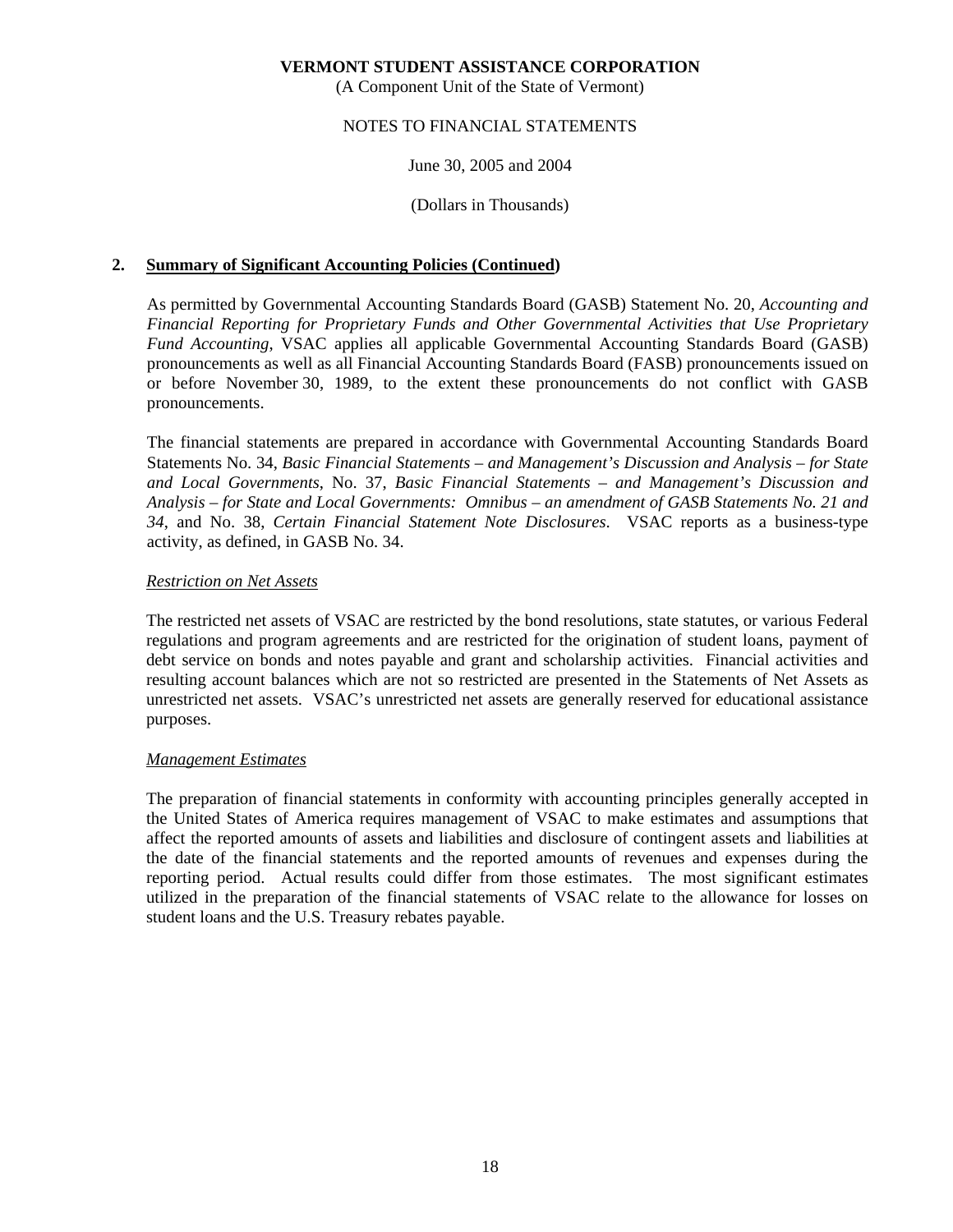(A Component Unit of the State of Vermont)

# NOTES TO FINANCIAL STATEMENTS

June 30, 2005 and 2004

(Dollars in Thousands)

# **2. Summary of Significant Accounting Policies (Continued)**

## *Student Loans*

 Student loans consist primarily of guaranteed student loans which are made to post-secondary students attending eligible educational institutions and guaranteed parental loans made to parents of dependent undergraduate students, graduate and professional students, and independent undergraduate students attending eligible educational institutions. Student loans also include consolidation loans which are loans to eligible students that combine two or more existing student loans and extend the repayment period.

 Student loans are stated at their unpaid principal balance less net deferred loan origination fees. Loan origination fees received are deferred and amortized over the estimated life of the loan using a method that approximates the level yield method.

# *Allowance for Loan Losses*

 A substantial portion of student loans are guaranteed by VSAC, as guarantor under the FFEL Program, and substantially all such loans are reinsured by DE. However, there is still the risk that loans may lose their guarantee and become uncollectible under certain circumstances and certain student loans are not guaranteed. Also, loans originated subsequent to October 1, 1993, are only reinsured by DE for 98% of the principal amount. Student loans issued under the FFEL program originated prior to October 1, 1993, are 100% reinsured by DE. At June 30, 2005 and 2004, most of VSAC's student loans are subject to the 98% guarantee from DE. Therefore, management of VSAC has established an allowance for loan losses to provide for probable losses on the 98% guaranteed loans and for loans that have no guarantee. The amount of the allowance, which is established through a provision for losses on student loans charged to expense, is based on management's estimation of the probable losses within the portfolio. Primary considerations in establishing the allowance are the amounts of unguaranteed loans in the portfolio, delinquencies, current economic conditions and historical loss experience.

#### *Operating Revenue and Expenses*

 Operating revenues include interest earned on student loans and investments, fees received from providing services, state appropriations, and grant and scholarship revenue. Operating expenses include interest on bonds, the costs of providing services and operating all programs, and grant and scholarship awards.

# *Cash Equivalents*

 VSAC considers all highly liquid investments with original maturities of three months or less to be cash equivalents. Cash equivalents include funds held in an institutional money market fund account.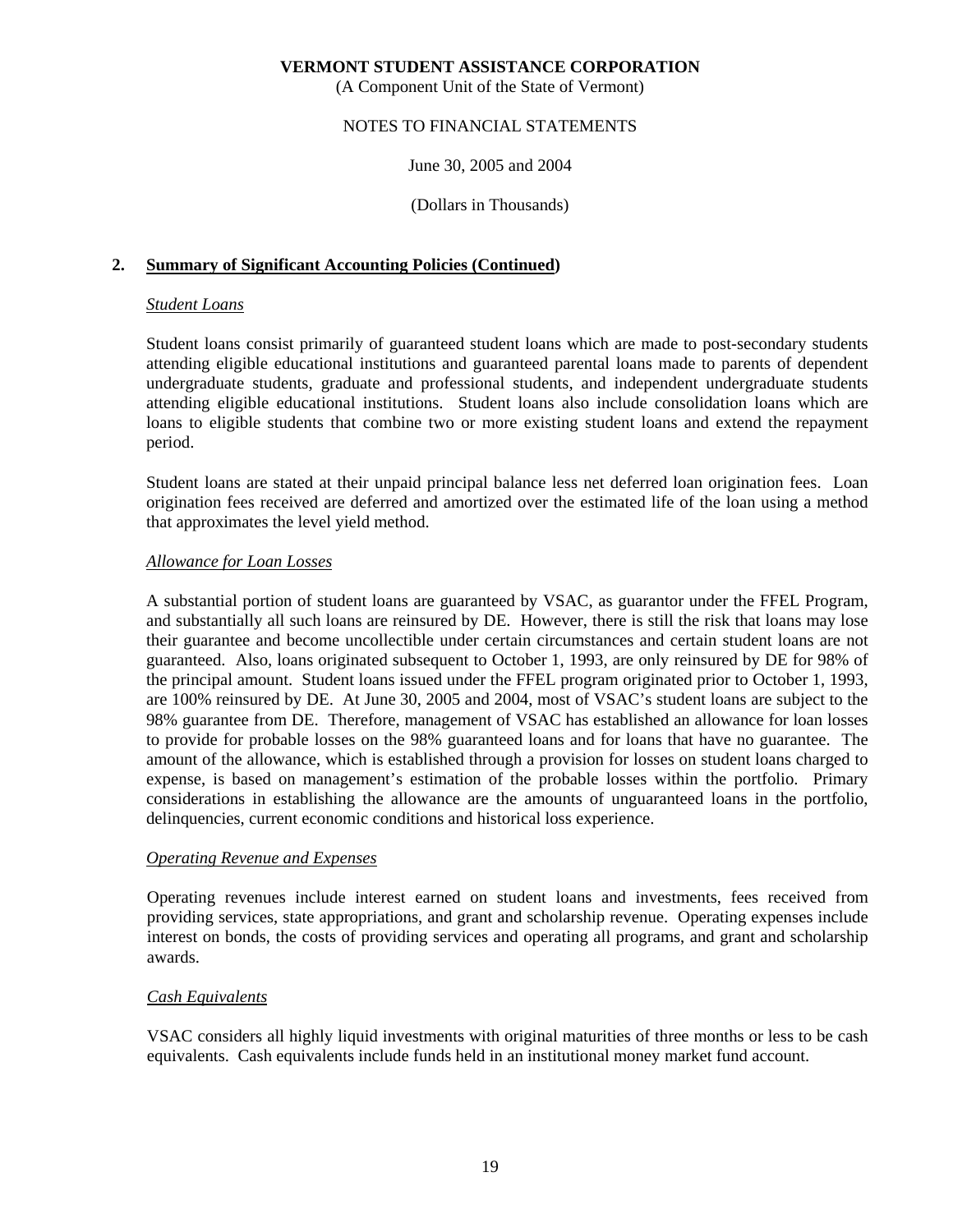(A Component Unit of the State of Vermont)

# NOTES TO FINANCIAL STATEMENTS

June 30, 2005 and 2004

(Dollars in Thousands)

# **2. Summary of Significant Accounting Policies (Continued)**

#### *Investments*

 Investments are carried at fair value in accordance with GASB Statement No. 31, *Accounting and Financial Reporting for Certain Investments and for External Investment Pools*.

# *Capital Assets*

 Capital assets are stated at historical cost. Depreciation of capital assets that are placed in service is calculated using the straight-line method over the estimated useful lives of the assets. Capital asset acquisitions that equal or exceed \$2.5 are capitalized. Leasehold improvements are amortized using the straight-line method over the shorter of the lease term or estimated useful life of the asset.

# *Bond Issuance Costs*

 Costs of bond issuances, which are comprised of underwriters' fees, legal fees and other related financing costs, are deferred and amortized over the lives of the respective bond issues using the straightline method.

#### *Bond Discount and Deferred Loss on Refunding*

 Bond discounts are amortized using a method which approximates the level yield method over the life of the bonds. Any unamortized deferred loss related to refunded bonds is deferred and amortized over the life of the original or refunded bonds, whichever is shorter.

#### *Grants*

 Unrestricted grants are recorded as revenue when received. Restricted grants are recorded as revenue upon compliance with the restrictions. Amounts received for grant programs that are restricted are recorded in deferred revenue until they become unrestricted.

# *FFEL Program Support*

 VSAC receives a percentage of the amounts collected on defaulted loans, an origination fee, a portfolio maintenance fee and a default aversion fee from DE as its primary support for the administration of the FFEL Program. These fees are recorded as guarantee agency administrative revenues when earned, as the services are provided.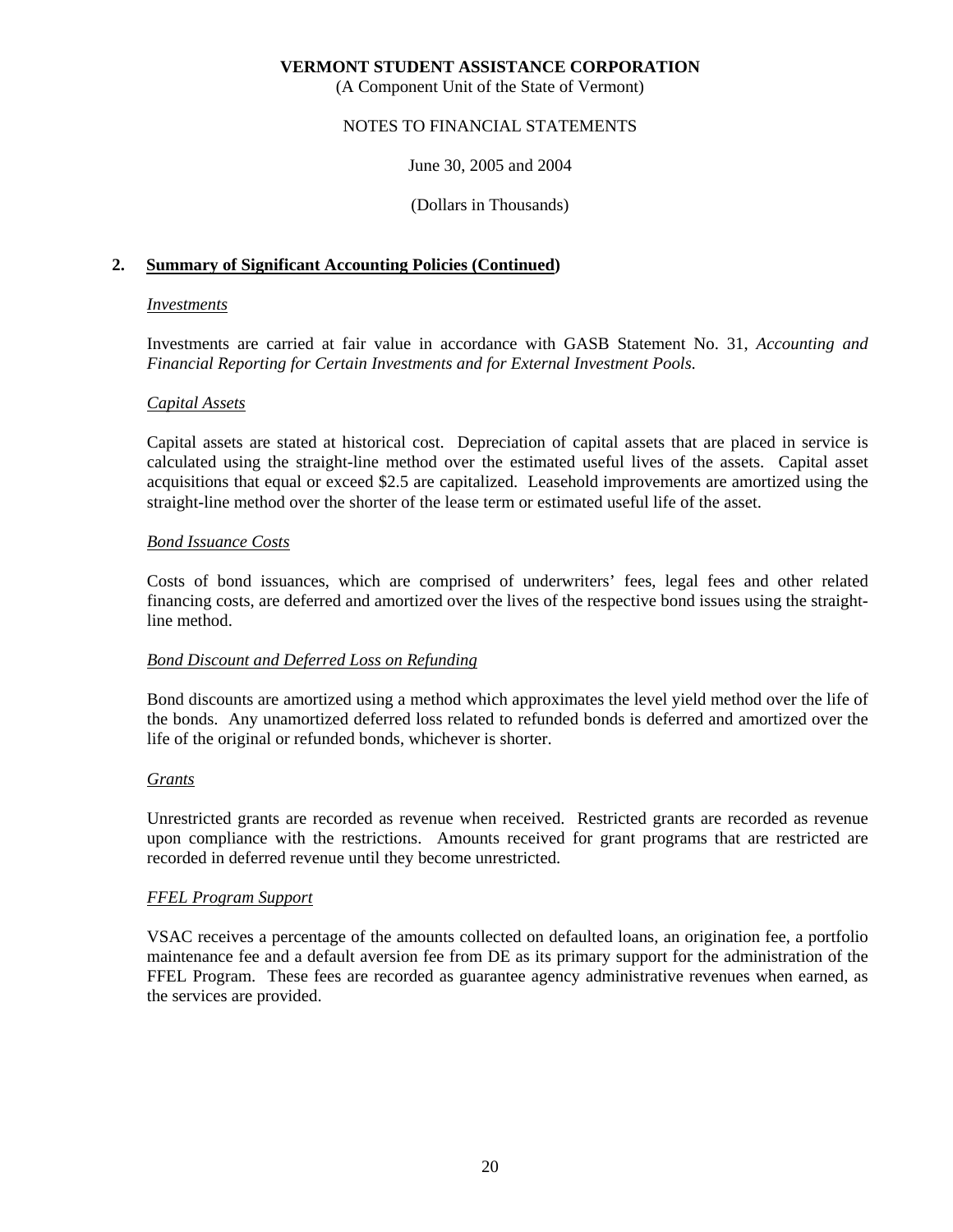(A Component Unit of the State of Vermont)

## NOTES TO FINANCIAL STATEMENTS

June 30, 2005 and 2004

(Dollars in Thousands)

# **2. Summary of Significant Accounting Policies (Continued)**

#### *Compensated Absences*

 Employees may accumulate, subject to certain limitations, unused vacation earned and upon retirement, termination or death, may be compensated for certain amounts at their then current rates of pay. The amount of vacation recognized as expense is the amount earned and this obligation is accrued.

#### *Income Tax Status*

 VSAC is exempt from Federal and state income taxes under Section 115 of the Internal Revenue Code and, accordingly, no provision for income taxes has been made in the accompanying financial statements.

#### *Reclassification*

 Certain items in the 2004 financial statements have been reclassified to conform to the current year presentation.

#### **3. Cash, Cash Equivalents and Investments**

 VSAC's deposit and investment policy complies with the underlying bond resolution requirements. In accordance with those bond resolutions, all deposits and investments meet the requirements and approval of the letter of credit and bond insurance providers. Additionally, such requirements mandate specific classes of investment vehicles including: bank time deposits, certificates of deposit, direct obligations of the United States of America unconditionally guaranteed by the United States of America, indebtedness issued by certain Federal agencies, collateralized repurchase agreements secured by obligations of the United States of America with collateral held by or at the direction of the trustee, guaranteed investment contracts with banks or bank holding companies, commercial paper and open ended investment funds. Funds not related to the various bond resolutions may also be invested in domestic equities or corporate bonds.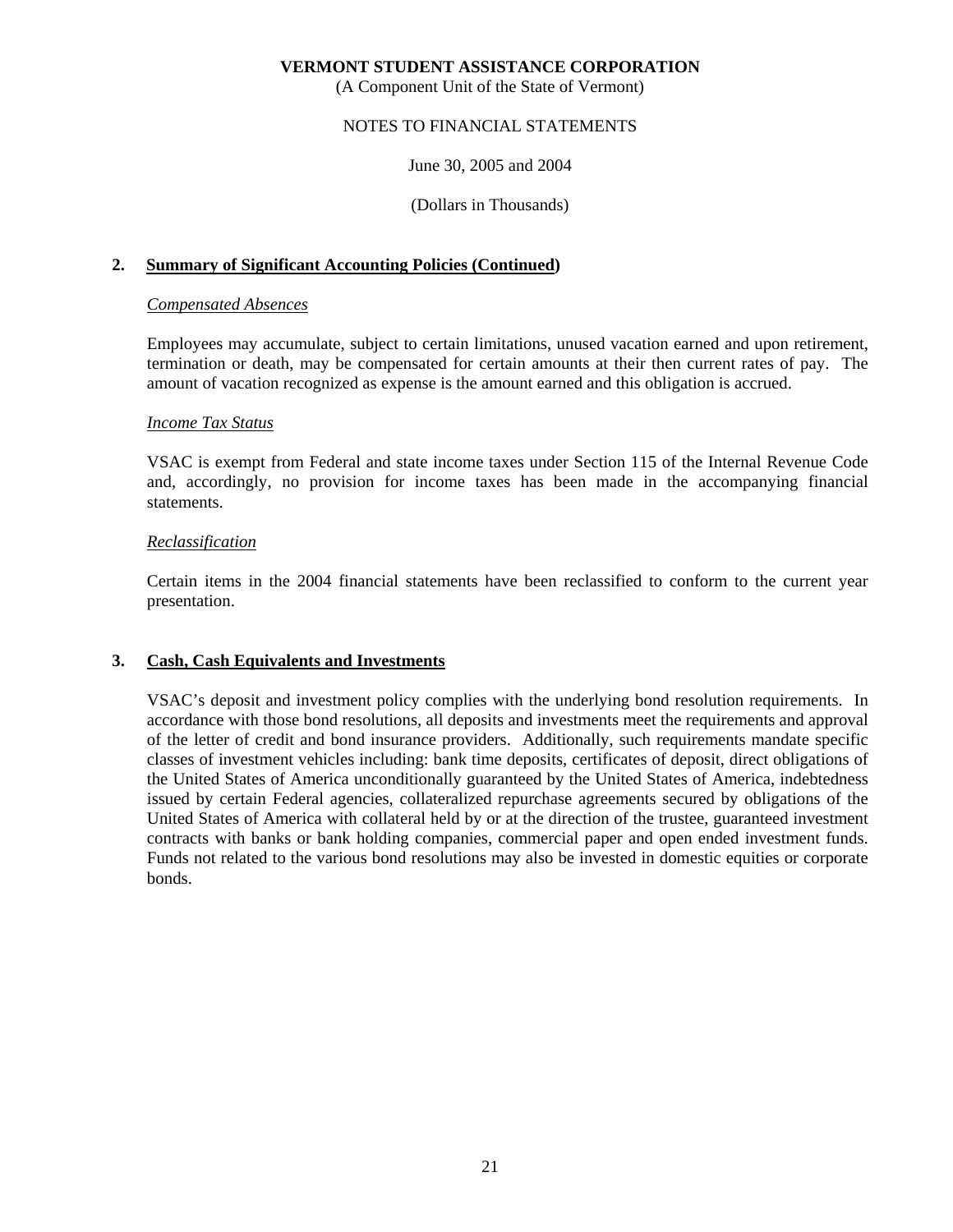(A Component Unit of the State of Vermont)

#### NOTES TO FINANCIAL STATEMENTS

#### June 30, 2005 and 2004

#### (Dollars in Thousands)

#### **3. Cash, Cash Equivalents and Investments (Continued)**

#### *Cash and Cash Equivalents*

 The carrying amounts which represent both cost and fair value of cash and cash equivalents as of June 30, 2005 and 2004 are presented below:

|                                                         |                  | 2005                     |                         | 2004                     |
|---------------------------------------------------------|------------------|--------------------------|-------------------------|--------------------------|
|                                                         |                  | Amount<br>Insured or     |                         | Amount<br>Insured or     |
|                                                         | Balance          | Collateralized           | Balance                 | Collateralized           |
| Cash and repurchase agreements<br>Money market accounts | 5,871<br>392,686 | S.<br>6,515<br>See Below | 4,307<br>\$.<br>337,064 | 4,709<br>\$<br>See Below |
|                                                         | \$398,557        |                          | \$341,371               |                          |

 At June 30, 2005 and 2004, cash and repurchase agreements are comprised of various bank accounts and principal cash held by a bank trust department. The bank balances at June 30, 2005, were \$6,896 and the bank balances at June 30, 2004, were \$5,161. The difference between the net bank balances and the amounts recorded on the financial statements is outstanding checks and deposits in transit. Additionally, \$6,515 and \$4,709 of the bank balances at June 30, 2005 and 2004, respectively, were covered by Federal depository insurance or collateralized by repurchase agreements for which the securities are held by the bank's trustee in VSAC's name. The remainder of bank balances of \$381 and \$452 at June 30, 2005 and 2004, respectively, were uninsured and uncollateralized.

 At June 30, 2005 and 2004, the money market accounts are primarily invested in the Federated Prime Cash Obligations Fund. The Fund objective is to provide current income consistent with stability of principal and liquidity. The Prime Cash Obligations Fund invests primarily in a portfolio of short-term, high quality fixed income securities insured by banks, corporations and the U.S. Government. The underlying assets are not held in the name of VSAC.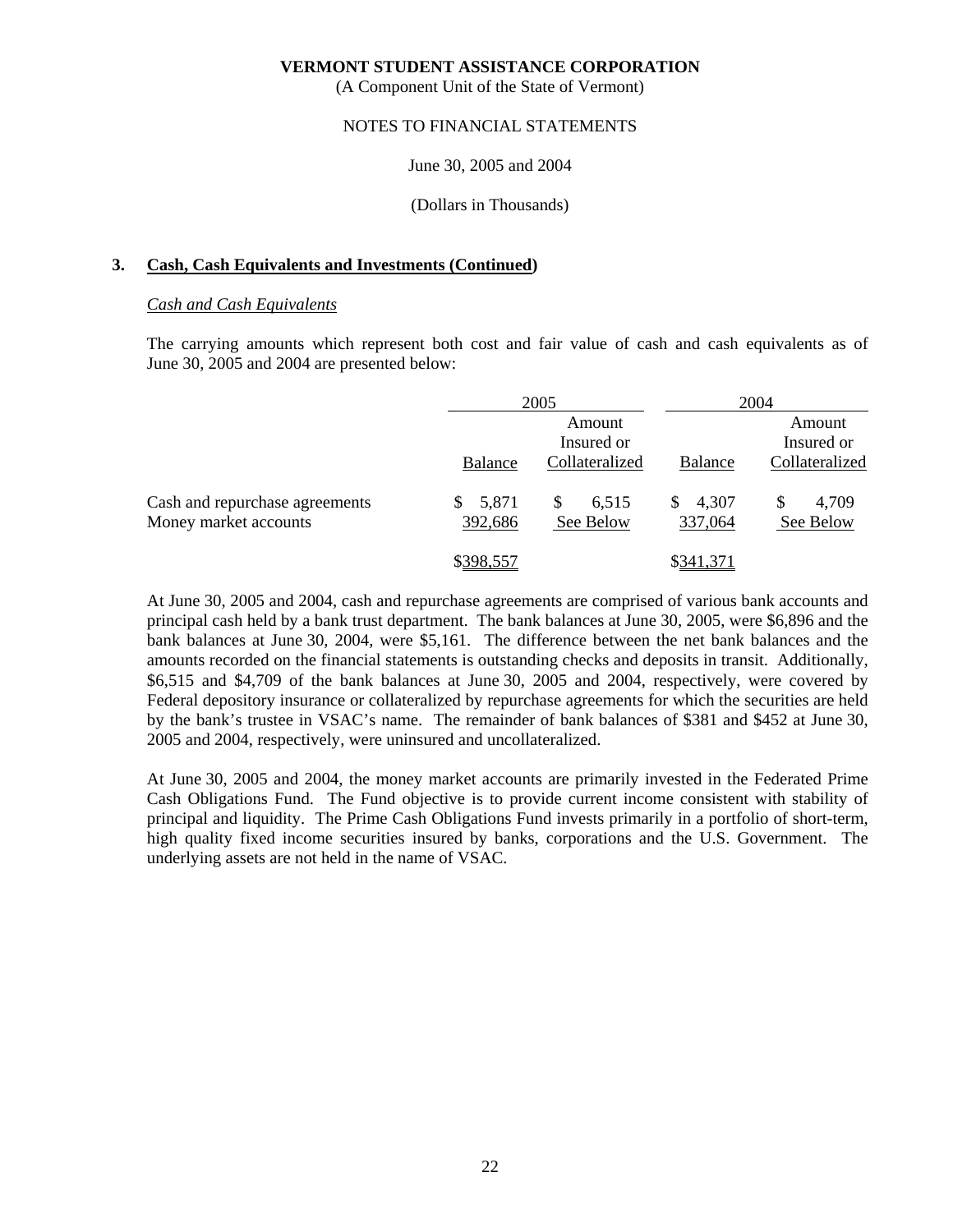(A Component Unit of the State of Vermont)

## NOTES TO FINANCIAL STATEMENTS

June 30, 2005 and 2004

(Dollars in Thousands)

# **3. Cash, Cash Equivalents and Investments (Continued)**

#### *Investments*

VSAC held the following investments at June 30, 2005. There were no investments as of June 30, 2004.

|                       |       | Fair  |
|-----------------------|-------|-------|
|                       | Cost  | Value |
| Domestic equities     | \$304 | \$354 |
| Corporate bonds       | 123   | 121   |
| U.S. Government bonds | 40    | 40    |
|                       | \$467 | \$515 |

At June 30, 2005, the ratings for investments in debt securities are summarized as follows:

|                                     |                   | Fair           | Standard &    |
|-------------------------------------|-------------------|----------------|---------------|
| Investment                          | <b>Maturities</b> | Value          | Poor's Rating |
| Corporate bonds:                    |                   |                |               |
| Chevron Texaco Bonds (3.375%)       | 02/15/2008        | 25             | AA            |
| Citigroup Bonds (3.5%)              | 02/01/2008        | 25             | $AA-$         |
| GE Capital Corporation Bonds (6.5%) | 11/01/2006        | 26             | AAA           |
| JP Morgan Chase Bonds (CPI +1.73%)  | 06/28/2009        | 20             | $A+$          |
| Wal-Mart Stores Bonds (5.45%)       | 08/01/2006        | $\frac{25}{2}$ | AA            |
|                                     |                   | <u>121</u>     |               |
| U.S. Government bonds:              |                   |                |               |
| U.S. Treasuries $(1.65\%)$          | 09/30/2005        | 20             |               |
| U.S. Treasuries $(2.75%)$           | 07/31/2006        | <u>20</u>      |               |
|                                     |                   | 40             |               |

*Interest Rate Risk.* Through its investment policy, VSAC manages its interest rate risk by establishing a target range of 20% to 35% of its investments in fixed rate securities. VSAC's current investment manager works with a target of 26% of investments in fixed rate securities with a target duration of no greater than three years, with a minimum of 10% of the total portfolio in U.S. Government treasury issues.

 *Credit Risk.* VSAC minimizes its credit risk by requiring marketable bonds, debentures, notes, or instruments to be rated BBB or better by Standard and Poor's and Baa or better by Moody's Investors Service.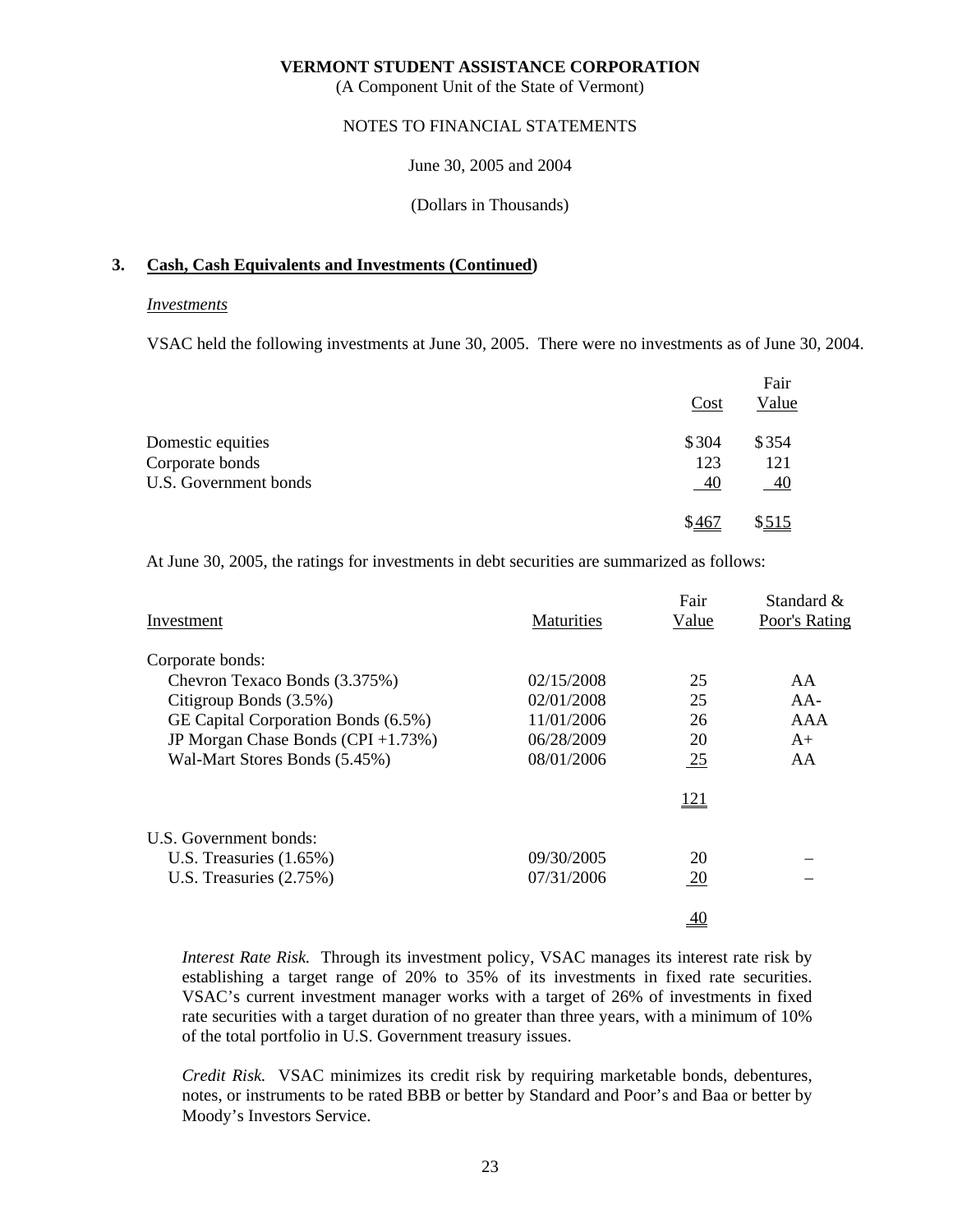(A Component Unit of the State of Vermont)

# NOTES TO FINANCIAL STATEMENTS

# June 30, 2005 and 2004

#### (Dollars in Thousands)

# **3. Cash, Cash Equivalents and Investments (Continued)**

 *Concentration of Credit Risk.* VSAC places no limit on the amount of investments in any one issuer. However, VSAC's investment manager is currently instructed to invest approximately 53% of the total portfolio in equity issues, balanced between growth and value styles, biased toward large and mid-cap stocks (no investment in companies with market capitalizations less than \$500 million). As of June 30, 2005, 8% of VSAC's investments were invested in U. S. Treasuries. No other single issuer represented more than 5% of VSAC's investments.

# *Custodial Credit Risk*

All of the investments are held by VSAC's agent in VSAC's name.

 A significant portion of cash and cash equivalents are limited to their use for the repayment of bond and note obligations, and to satisfy certain reserve requirements specified by the bond and note indentures.

# **4. Student Loans Receivable**

 Student loans have annual interest rates ranging from 2.77% to 11.0%; the majority are insured by DE and the U.S. Department of Health and Human Services. There are certain student loans that are not guaranteed. Most of VSAC's borrowers are located in the New England states, primarily in the State of Vermont.

 Student loans are classified as being in "interim" status during the period from the date the loan is made until a student is out of school either for six or nine months. Subsequent to this period, student loans are classified as being in "repayment" status. "Deferral" status is a period during the life of the loan when repayment is suspended for authorized purposes.

Student loans receivable as of June 30, 2005 and 2004, are summarized as follows:

|                                           | 2005          | 2004                |
|-------------------------------------------|---------------|---------------------|
| Status:                                   |               |                     |
| Interim status                            | 338,598<br>S. | 306,215<br><b>S</b> |
| Deferral status                           | 254,206       | 214,247             |
| Repayment status                          | 864,105       | 759,031             |
| Less: Allowance for loan losses           | (12,611)      | (1,806)             |
| Deferred origination fees, net            | (3,498)       | (1, 453)            |
| Total student loans receivable            | 1,440,800     | 1,276,234           |
| Less: noncurrent student loans receivable | 1,332,471     | 1,171,854           |
| Current student loans receivable          | 108.329       | 104.380             |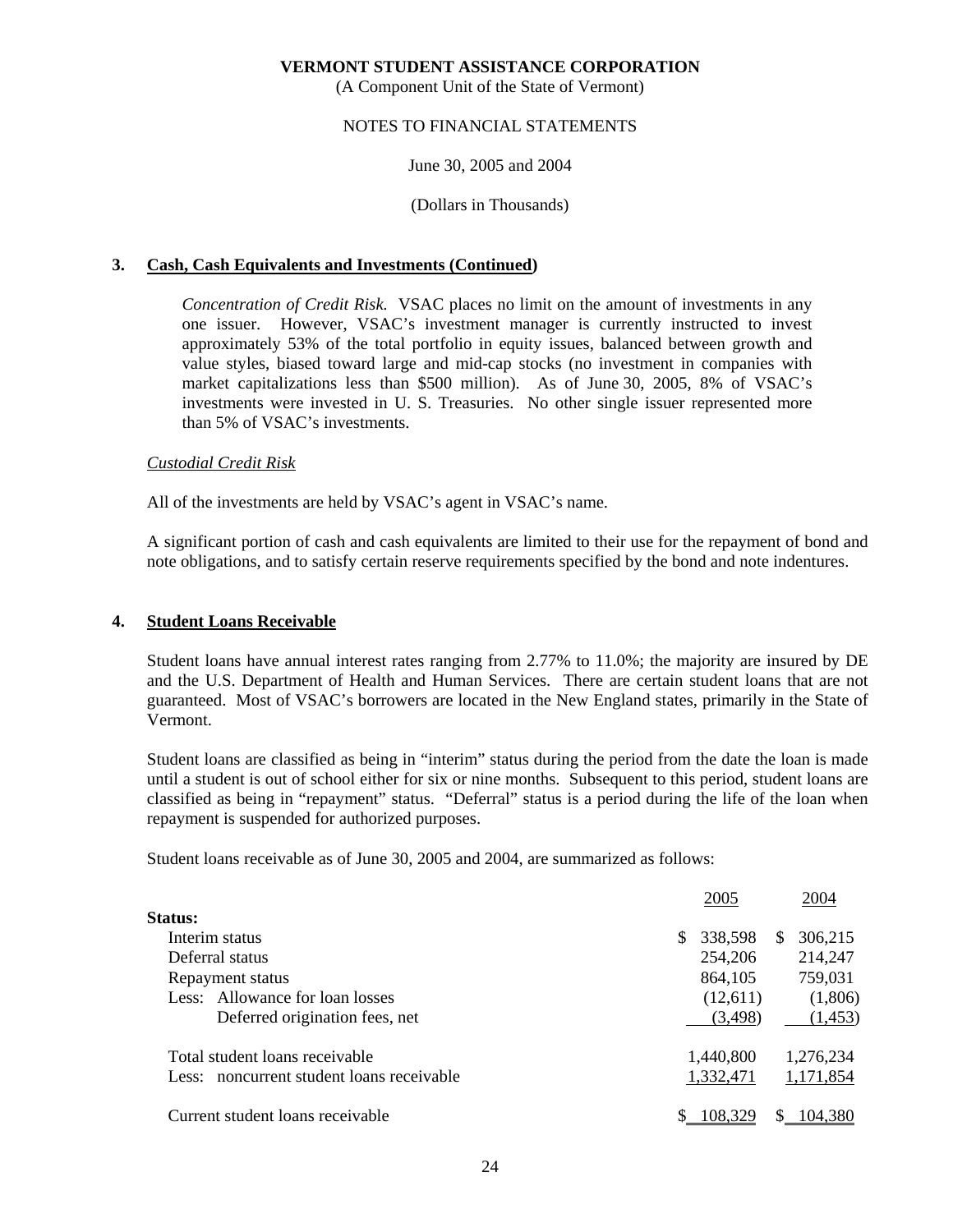(A Component Unit of the State of Vermont)

#### NOTES TO FINANCIAL STATEMENTS

June 30, 2005 and 2004

(Dollars in Thousands)

# **4. Student Loans Receivable (Continued)**

|                                              | 2005        | 2004        |
|----------------------------------------------|-------------|-------------|
| <b>Guarantee type:</b>                       |             |             |
| U.S. Department of Education                 | \$1,298,034 | \$1,179,464 |
| U.S. Department of Health and Human Services | 16,901      | 18,713      |
| Other $-$ nonguaranteed                      | 141,974     | 81,316      |
| Less: Allowance for loan losses              | (12,611)    | (1,806)     |
| Deferred origination fees, net               | (3,498)     | (1, 453)    |
| Total student loans receivable               | 1,440,800   | 1,276,234   |
| Less: noncurrent student loans receivable    | 1,332,471   | 1,171,854   |
| Current student loans receivable             |             | 104.380     |

The student loans are pledged to the repayment of bonds.

 Transactions in the allowance for loan losses for the years ended June 30, 2005 and 2004, were as follows:

|                                       | 2005    | 2004    |
|---------------------------------------|---------|---------|
| Balance July 1                        | \$1,806 | \$1,079 |
| Net loans charged off                 | (835)   | (533)   |
| Provision for losses on student loans | 11,640  | 1,260   |
| Balance June 30                       | \$12.61 | \$1,806 |

 The significant increase in the Allowance for loan losses from 2004 to 2005 resulted from a revised estimate. VSAC commissioned a study to gather historical default information from other lenders or servicers of non-guaranteed loans, and utilized both VSAC and industry experience to more accurately estimate expected default performance over the entire economic life of loans in our portfolio.

# **5. Net Assets Held for the U.S. Department of Education**

 Under the Higher Education Act Amendments of 1998, all assets related to the FFEL Program guaranty functions were transferred to the Federal Loan Reserve Fund on October 1, 1998. The Federal Loan Reserve Fund is administered by VSAC on behalf of DE and is the property of the Federal government. VSAC also established the Guarantee Agency Operating Fund on October 1, 1998, in accordance with the Higher Education Act Amendments of 1998. The Guarantee Agency Operating Fund, which is included within the Statements of Net Assets, is the property of VSAC and is used to account for the activities under the FFEL Program that fall outside of the Federal Loan Reserve Fund.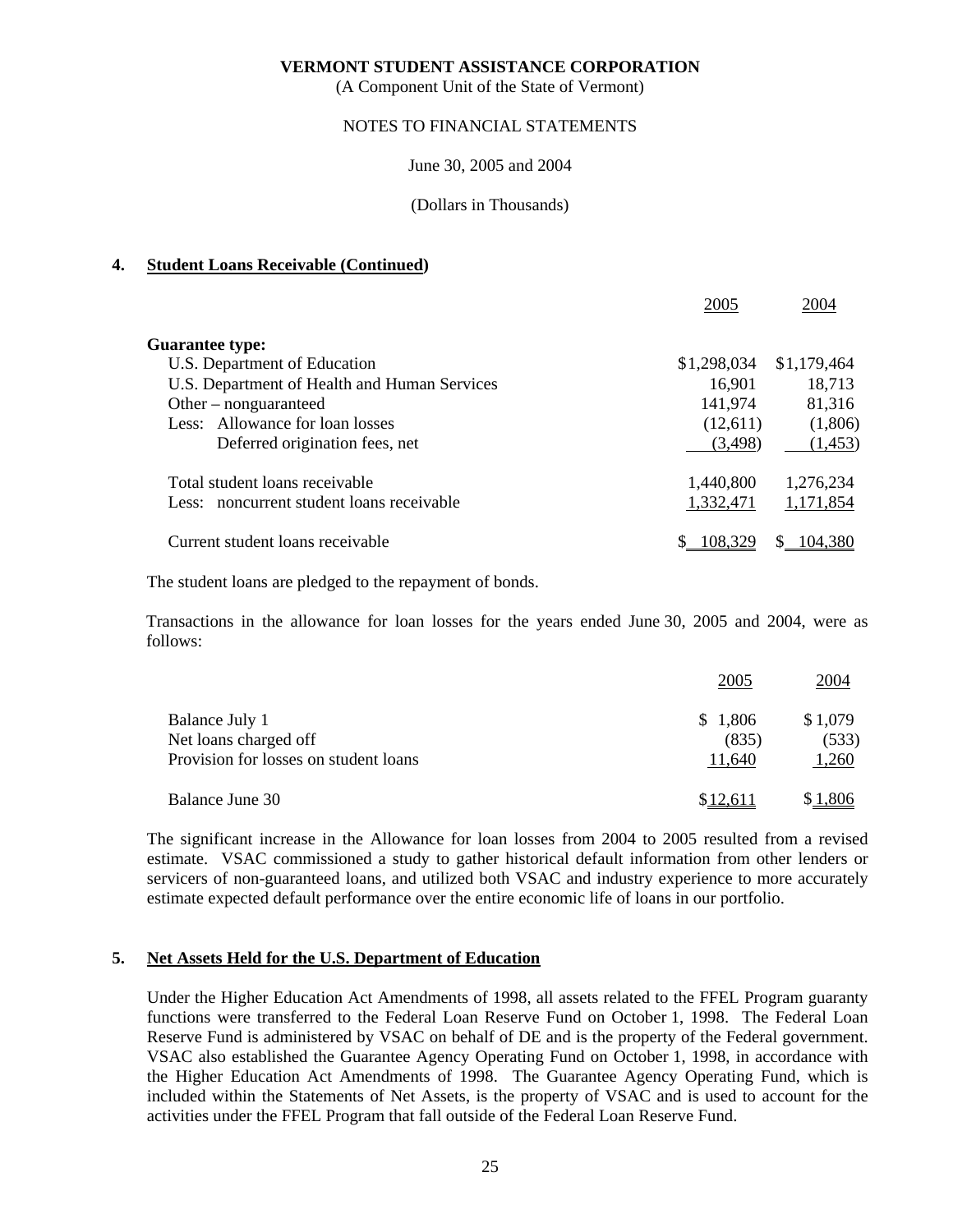(A Component Unit of the State of Vermont)

## NOTES TO FINANCIAL STATEMENTS

June 30, 2005 and 2004

(Dollars in Thousands)

# **5. Net Assets Held for the U.S. Department of Education (Continued)**

 Changes in Federal loan reserve funds held for DE for the years ended June 30, 2005 and 2004, were as follows:

|                                                       | 2005     | 2004     |
|-------------------------------------------------------|----------|----------|
| Additions:                                            |          |          |
| Reimbursement from DE on default loan purchases       | \$14,799 | \$13,444 |
| Default loan collections                              | 83       | 72       |
| Loan administrative fees                              | 2,128    | 1,982    |
| Investment income                                     | 157      | 54       |
| Total additions                                       | 17,167   | 15,552   |
| Deductions:                                           |          |          |
| Purchases of defaulted loans from lenders             | 15,234   | 13,794   |
| Default aversion fee paid                             | 613      | 585      |
| Other disbursements                                   | 431      | 257      |
| <b>Total deductions</b>                               | 16,278   | 14,636   |
| Federal loan reserve funds held, at beginning of year | 8,490    | 7,574    |
| Federal loan reserve funds held, at end of year       | \$9,379  | \$8,490  |

 To provide security and liquidity against potential defaults, VSAC is required to maintain reserves as specified by Title 16, Vermont Statutes Annotated §2864, Section 422 of Act 20 United States Code 1072, and under various agreements with the bond liquidity and credit enhancement providers. The Higher Education Act Amendments of 1998 require VSAC to maintain reserves equal to .25% of student loans guaranteed. During 2005 and 2004, VSAC maintained sufficient reserves to fully comply with these requirements.

 Total outstanding loans issued under the FFEL Program were \$1,298,034 and \$1,179,464 at June 30, 2005 and 2004, respectively. Defaults on FFEL Program loan guarantees are paid by DE through the Federal Loan Reserve Fund.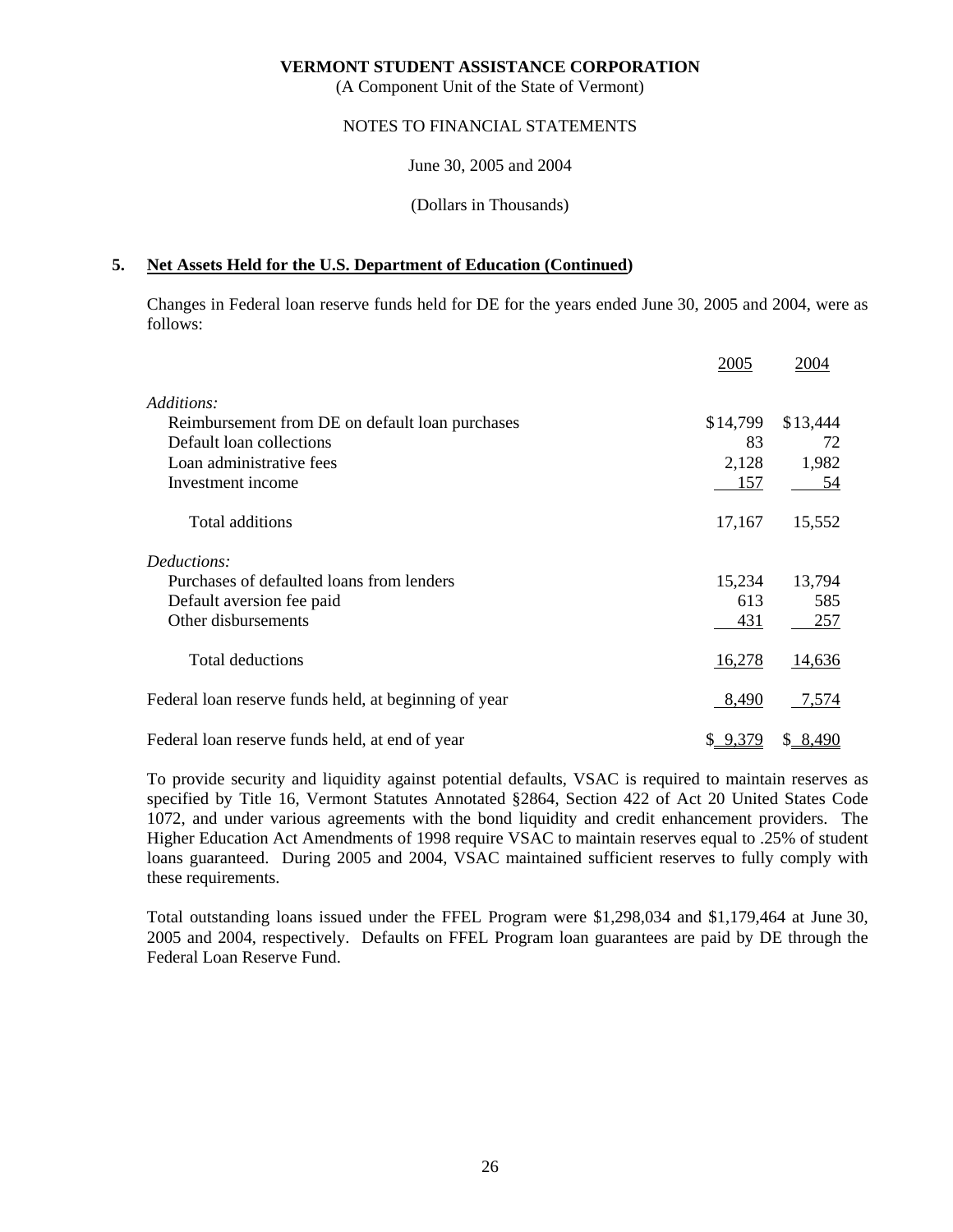(A Component Unit of the State of Vermont)

# NOTES TO FINANCIAL STATEMENTS

# June 30, 2005 and 2004

#### (Dollars in Thousands)

# **6. Net Assets Held for the Vermont Higher Education Investment Plan (VHEIP)**

 VHEIP was established by the Vermont Legislature in April 1998. VHEIP encourages Vermont residents to save for college or other post-secondary education through tax favorable investments. The program has been designed to comply with the requirements for treatment as a "Qualified Tuition Program" under Section 529 of the Internal Revenue Code. There are three plans available: the Managed Allocation Option, the 100% Equity Option, and the Interest Income Option. The Managed Allocation Option and the 100% Equity Option are managed by TFI. TFI is part of TIAA-CREF, a New York-based financial services organization. Funds in the Managed Allocation Option are directed into special investment portfolios based on the age of the beneficiary. Funds in the 100% Equity Option are not age based and remain 100% in equity investments. Investments in the Managed Allocation, and 100% Equity, option are not guaranteed. The Interest Income Option is managed by VSAC. Funds in the Interest Income Option are invested in an interest-bearing note to VSAC, which is expected to return at least the 91-day U.S. Treasury Bill rate. VSAC uses the proceeds from the note to make federally guaranteed education loans.

 The changes in assets held on behalf of investors for the years ended June 30, 2005 and 2004, were as follows:

|                                                          | 2005     | 2004       |
|----------------------------------------------------------|----------|------------|
| Additions:                                               |          |            |
| Investment income                                        | \$1,279  | \$.<br>860 |
| Net realized and unrealized gains                        | 1,224    | 1,845      |
| Student loan interest income                             | 152      | 101        |
| Net participant subscriptions/redemptions                | 8,761    | 8,144      |
| Total additions                                          | 11,416   | 10,950     |
| Deductions:                                              |          |            |
| Operational expenses                                     | 45       | 31         |
| Total deductions                                         | 45       | 31         |
| Assets held on behalf of investors, at beginning of year | 29,487   | 18,568     |
| Assets held on behalf of investors, at end of year       | \$40,858 | \$29,487   |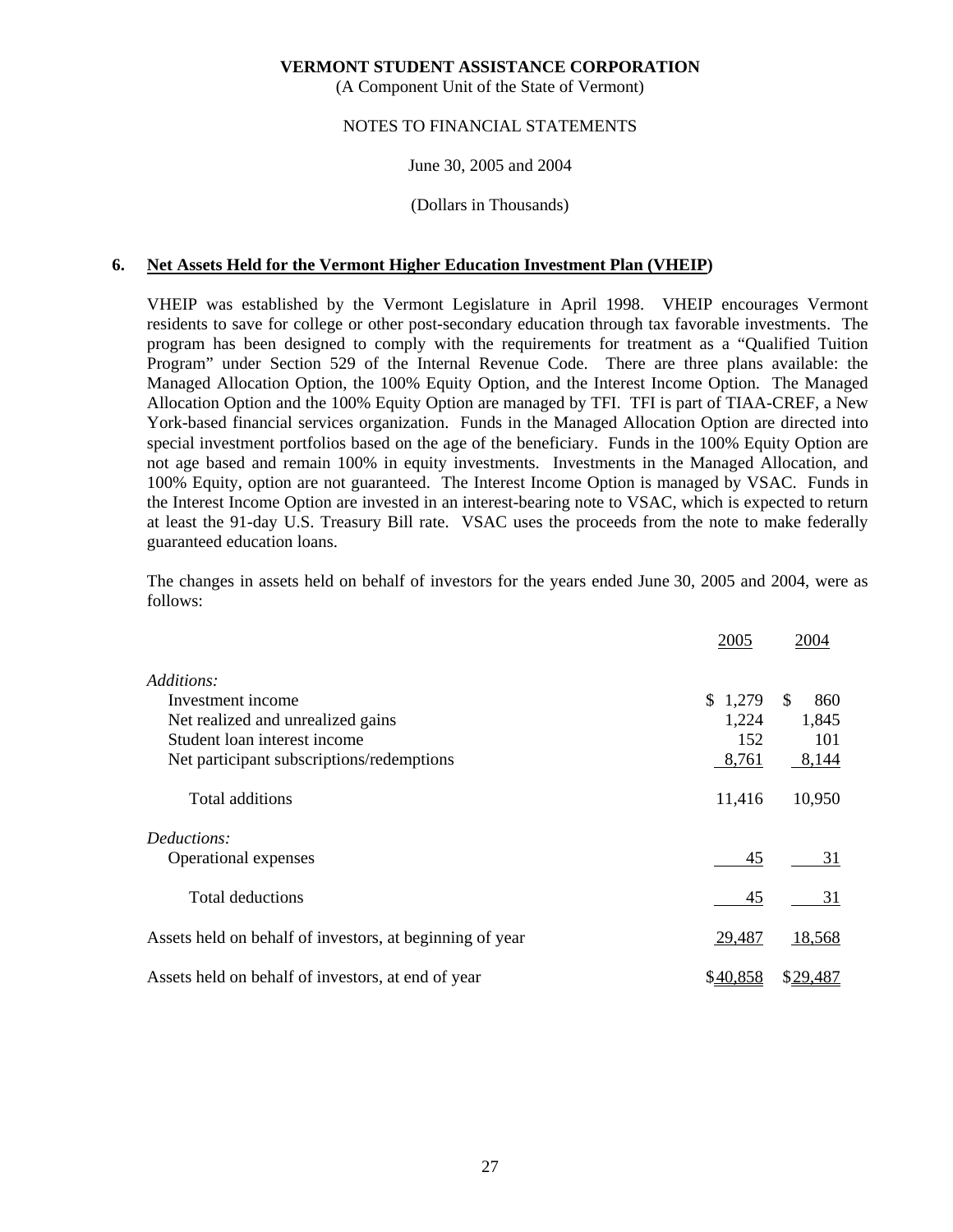(A Component Unit of the State of Vermont)

# NOTES TO FINANCIAL STATEMENTS

June 30, 2005 and 2004

(Dollars in Thousands)

# **7. Capital Assets**

A summary of capital assets activity for the years ended June 30, 2005 and 2004, were as follows:

|                               |               | <b>Balance</b>                 |         | Balance     |                                | <b>Balance</b> |
|-------------------------------|---------------|--------------------------------|---------|-------------|--------------------------------|----------------|
|                               | Estimated     | July $1,$                      | Acqui-  | June $30$ , | Acqui-                         | June 30,       |
|                               | Lives         | 2003                           | sitions | 2004        | sitions                        | 2005           |
| Land                          |               | \$<br>$\overline{\phantom{m}}$ | \$3,150 | 3,150<br>S. | -S<br>$\overline{\phantom{0}}$ | \$<br>3,150    |
| Furniture and equipment       | $3 - 5$ Years | 2.660                          | 1,701   | 4,361       | 705                            | 5,066          |
| Leasehold improvements        | 5 Years       | 721                            |         | 721         |                                | 721            |
| Software                      | $3 - 5$ Years | 1,754                          | 43      | 1,797       | 680                            | 2,477          |
| Construction in progress      |               | 630                            | 95      | 725         | 10,347                         | 11,072         |
|                               |               | 5,765                          | 4,989   | 10,754      | 11,732                         | 22,486         |
| Less accumulated depreciation |               | 2,901                          | 1,529   | 4,430       | 1,458                          | 5,888          |
| Capital assets, net           |               | \$2,864                        | \$3,460 | \$6,324     | \$10,274                       | \$16,598       |

 The acquisitions and accumulated depreciation for 2005 was reduced by \$28 and \$9, respectively, for disposals.

 Depreciation charged to operations for the years ended June 30, 2005 and 2004, was \$1,467 and \$1,529, respectively.

 VSAC has a commitment to construct new corporate headquarters. At June 30, 2004, VSAC had incurred \$10,621 in construction costs under this contract which leaves an outstanding commitment of \$4,040.

# **8. Bonds and Notes Payable**

 VSAC has issued the following bonds and notes payable at June 30, 2005 and 2004, which were issued to finance the origination of student loans:

| <b>Bonds Payable:</b>                                                                                                                                                                                                                                                        | 2005   | 2004   |
|------------------------------------------------------------------------------------------------------------------------------------------------------------------------------------------------------------------------------------------------------------------------------|--------|--------|
| 1985 Series A, dated December 27, 1985; comprised of floating rate<br>monthly demand bonds with the balance maturing in January 2008;<br>interest is payable monthly at variable rates which ranged from<br>1.15% to 2.85% during fiscal year 2005 (2.85% at June 30, 2005). | 40,900 | 40,900 |
| 1995 Series A, B, C and D, dated June 27, 1995; comprised of auction<br>rate bonds maturing December 2025; interest is reset every 35 days<br>and payable semi-annually at rates which ranged from 1.3% to                                                                   |        |        |
| 3.17% during fiscal year 2005 (2.63% to 2.95% at June 30, 2005).                                                                                                                                                                                                             | 96,000 | 96,000 |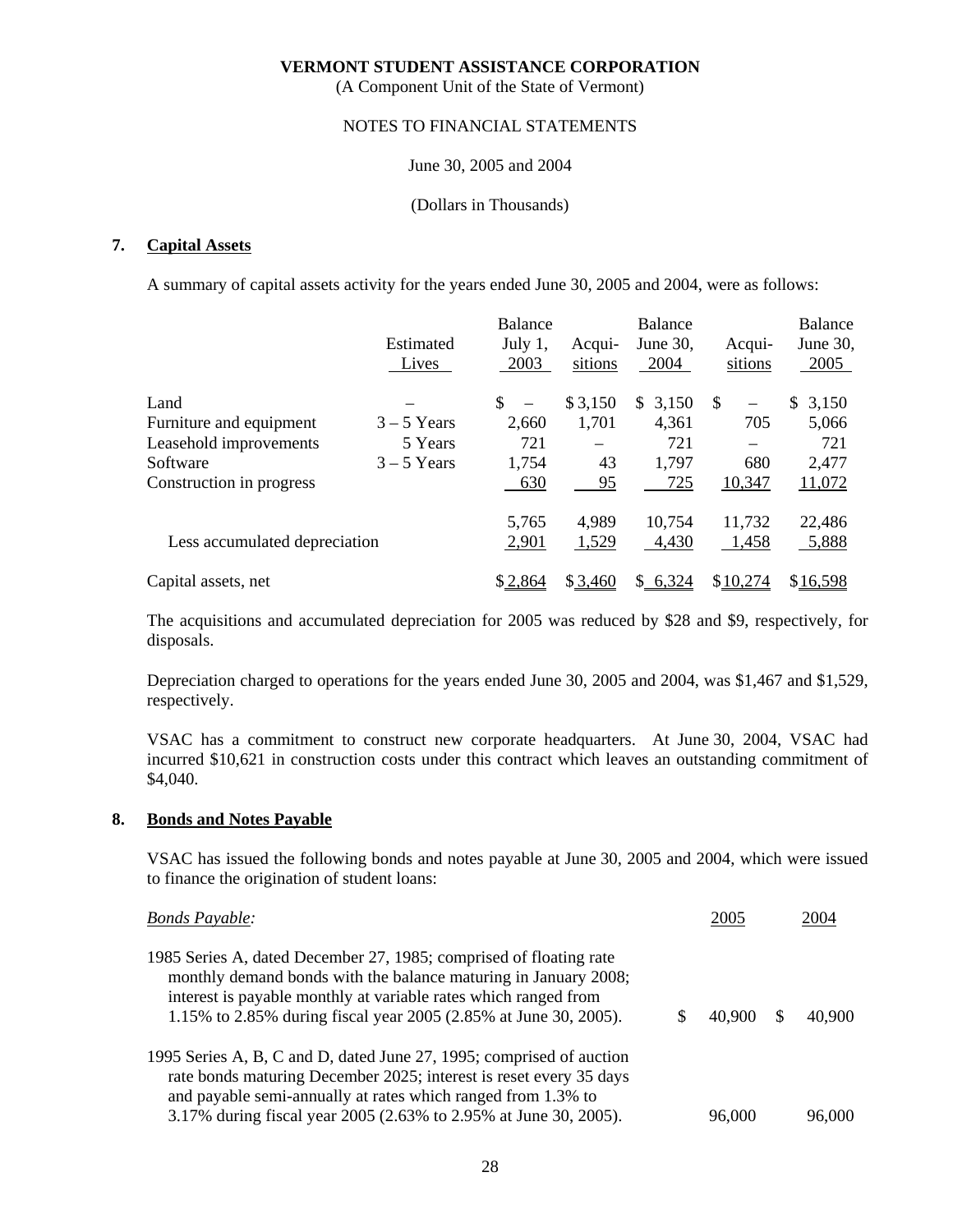(A Component Unit of the State of Vermont)

# NOTES TO FINANCIAL STATEMENTS

June 30, 2005 and 2004

(Dollars in Thousands)

# **8. Bonds and Notes Payable (Continued)**

|                                                                                                                                                                                                                                                                                                                                           | 2005          |              | 2004    |
|-------------------------------------------------------------------------------------------------------------------------------------------------------------------------------------------------------------------------------------------------------------------------------------------------------------------------------------------|---------------|--------------|---------|
| 1996 Series F, G, H and I, dated May 22, 1996; comprised of auction<br>rate bonds maturing December 2036; interest is reset every 35 days<br>and payable semi-annually at rates which ranged from 1.3% to<br>3.12% during fiscal year 2005 (2.6% to 3.0% at June 30, 2005).                                                               | \$<br>100,000 | $\mathbb{S}$ | 100,000 |
| 1998 Series K-O, dated June 16, 1998; comprised of auction rate<br>bonds maturing December 2032; interest is reset every 35 days<br>and payable semi-annually at rates which ranged from 1.38% to<br>3.25% during fiscal year 2005 (2.6% to 3.0% at June 30, 2005).                                                                       | 165,000       |              | 165,000 |
| 2000 Series P and Q, dated May 31, 2000; comprised of auction rate<br>bonds maturing in December 2005. Interest is reset every 35 days<br>and payable semi-annually; at rates which ranged from 1.4% to<br>3.17% during fiscal year 2005 (2.7% at June 30, 2005).                                                                         | 11,950        |              | 11,950  |
| 2000 Series R, S, T and U, dated May 31, 2000; comprised of auction<br>rate bonds maturing December 2034. Interest is reset every 35 days<br>and payable semi-annually at rates which ranged from 1.4% to<br>3.15% during fiscal year 2005 (2.62% to 3.04% at June 30, 2005).                                                             | 172,550       |              | 172,550 |
| 2001 Series V, W and Z dated June 27, 2001; comprised of auction<br>rate bonds maturing December 2035. Interest is reset every 35<br>days for Series V and W, and every 7 days for Series Z. Interest<br>is payable semi-annually at rates which ranged from 1.12% to<br>3.17% during fiscal year 2005 (2.55% to 2.95% at June 30, 2005). | 84,750        |              | 84,750  |
| 2001 Series X, Y and AA dated June 27, 2001; comprised of auction<br>rate bonds maturing December 2036; interest is reset, and payable,<br>every 28 days for Series X and Y, and every 7 days for Series AA.<br>Interest rates ranged from 1.2% to 3.33% during fiscal year 2005<br>(2.95% to 3.33% at June 30, 2005).                    | 80,000        |              | 80,000  |
| 2002 Series BB, CC and DD dated October 8, 2002; comprised of<br>auction rate bonds maturing December 2036. Interest is reset<br>every 35 days and payable semi-annually at rates which ranged<br>from 1.05% to 3.16% during fiscal year 2005 (2.6% to 2.75%                                                                              |               |              |         |
| at June 30, 2005).                                                                                                                                                                                                                                                                                                                        | 112,500       |              | 112,500 |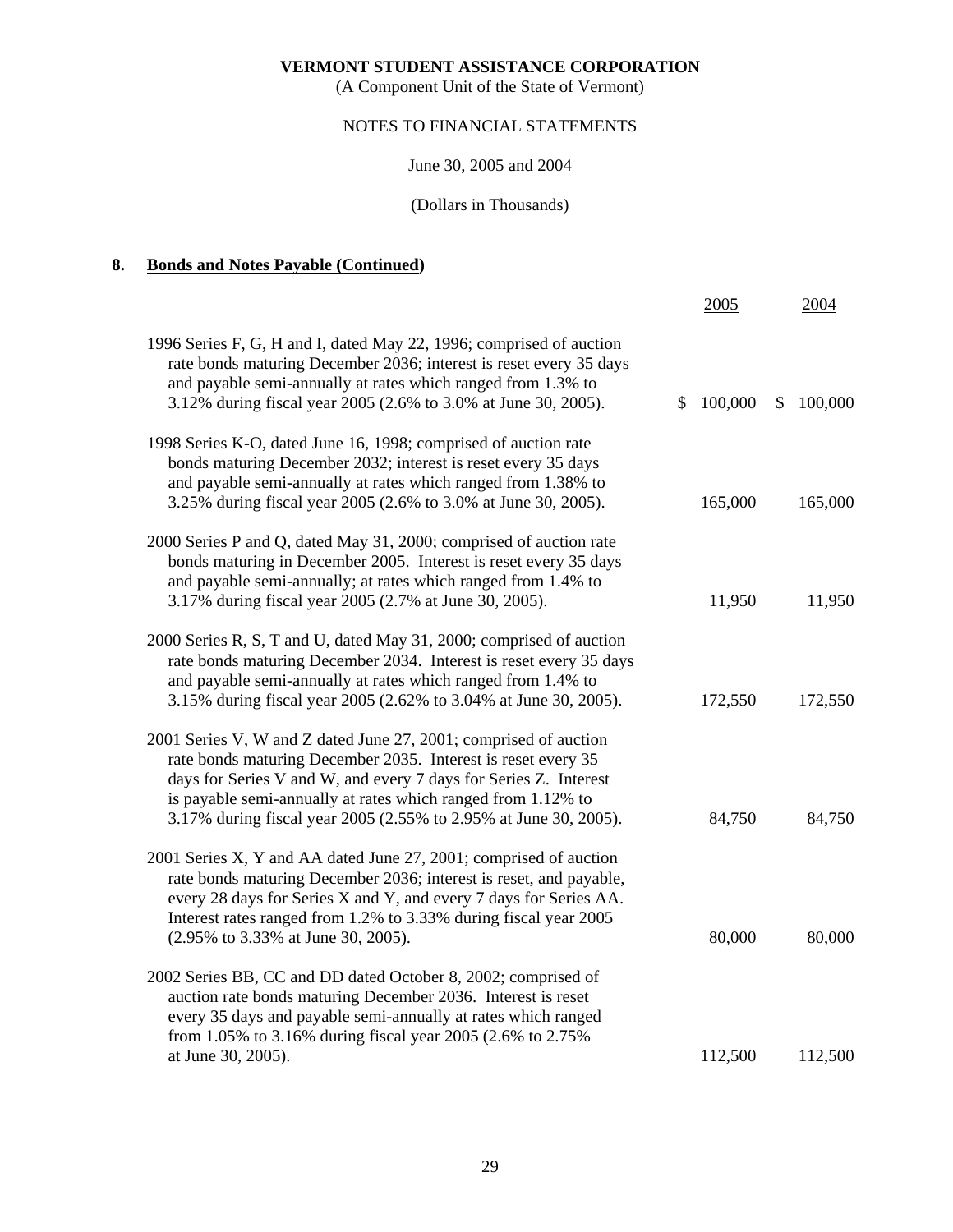(A Component Unit of the State of Vermont)

# NOTES TO FINANCIAL STATEMENTS

June 30, 2005 and 2004

# (Dollars in Thousands)

# **8. Bonds and Notes Payable (Continued)**

|                                                                                                                                                                                                                                                                                                                      | 2005         | 2004         |
|----------------------------------------------------------------------------------------------------------------------------------------------------------------------------------------------------------------------------------------------------------------------------------------------------------------------|--------------|--------------|
| 2003 Series EE dated May 30, 2003; comprised of auction rate bonds<br>maturing December 2005; interest is reset every 35 days and<br>payable semi-annually at rates which ranged from 1.37% to 3.15%<br>during fiscal year 2005 (2.93% at June 30, 2005).                                                            | \$<br>45,000 | \$<br>45,000 |
| 2003 Series FF, GG, HH and LL dated May 30, 2003; comprised of<br>auction rate bonds with maturity dates ranging from June 2009<br>through December 2015; interest is reset every 35 days and<br>payable semi-annually which ranged from 1.38% to 3.15% during<br>fiscal year 2005 (2.6% to 2.78% at June 30, 2005). | 165,900      | 165,900      |
| 2003 Series II, JJ and KK dated May 30, 2003; comprised of auction<br>rate bonds maturing December 2037; interest is reset every 35<br>days and payable semi-annually which ranged from 1.35% to<br>3.17% during fiscal year 2005 (2.65% to 2.9% at June 30, 2005).                                                  | 150,000      | 150,000      |
| 2004 Series MM dated June 3, 2004; comprised of auction rate<br>bonds maturing December 2038; interest is reset every 35 days<br>and payable semi-annually; which ranged from 1.43% to 3.03%<br>during fiscal year 2005 (2.62% at June 30, 2005).                                                                    | 74,700       | 74,700       |
| 2004 Series NN and PP dated June 3, 2004; comprised of auction<br>rate bonds maturing December 2038; interest is reset every 35 days<br>and payable semi-annually; which ranged from 1.43% to 3.1%<br>during fiscal year 2005 (2.6% to 3.1% at June 30, 2005).                                                       | 134,500      | 134,500      |
| 2004 Series OO dated June 3, 2004; comprised of auction<br>rate bonds maturing December 2038; interest is reset and payable<br>every 28 days, interest rates ranged from 1.57% to 3.16% during<br>fiscal year 2005 (3.16% at June 30, 2005).                                                                         | 65,800       | 65,800       |
| 2005 Series QQ dated June 21, 2005; comprised of floating rate<br>weekly demand bonds maturing December 2039; interest is reset<br>every 7 days and payable semi-annually; initial rates were 2.6%<br>(2.6% at June 30, 2005).                                                                                       | 120,385      |              |
| 2005 Series RR/SS dated June 21, 2005; comprised of auction rate<br>bonds maturing December 2039; interest is reset and payable<br>every 28 days; initial rates were 3.27% (3.27% at June 30, 2005).                                                                                                                 | 119,600      |              |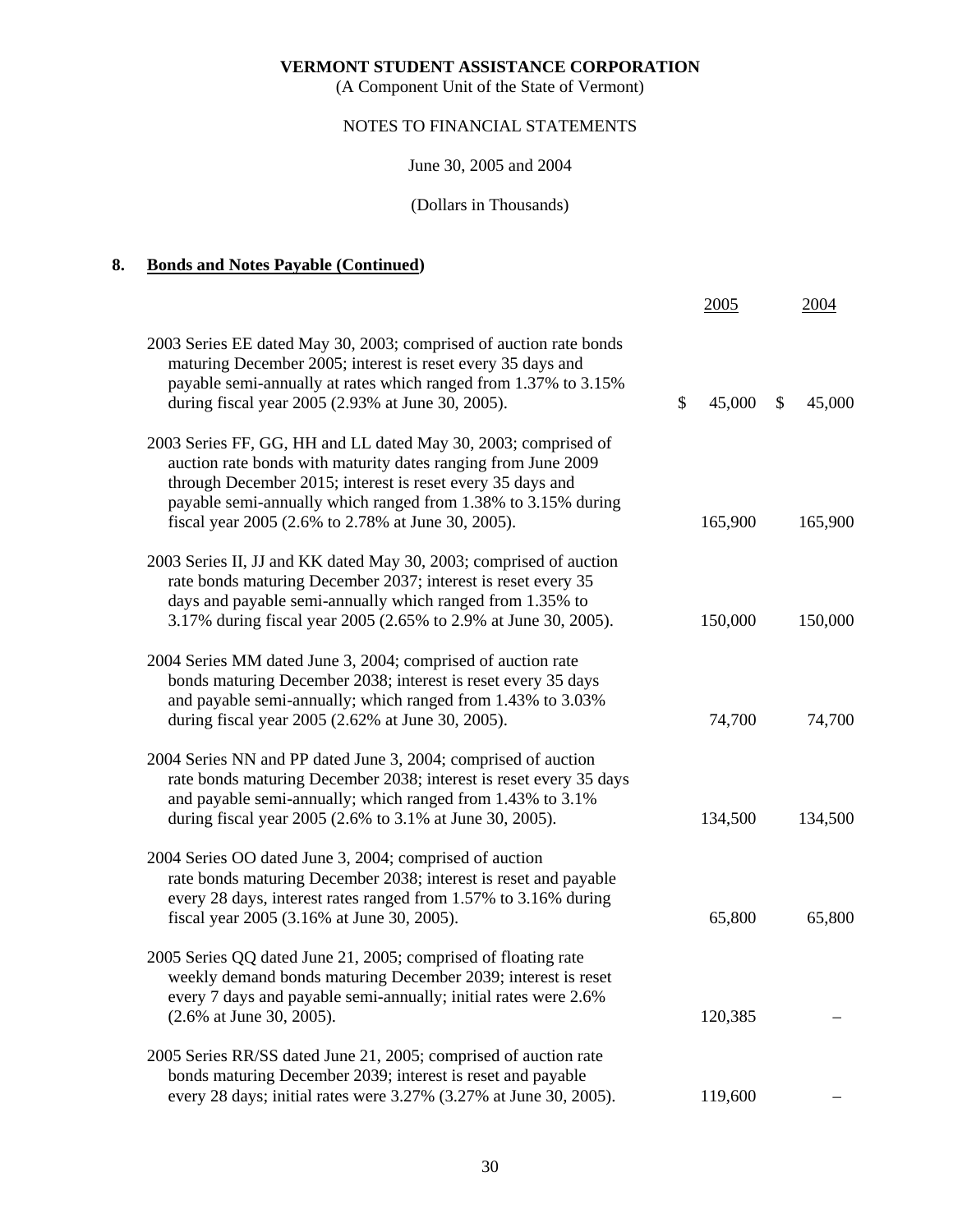(A Component Unit of the State of Vermont)

## NOTES TO FINANCIAL STATEMENTS

June 30, 2005 and 2004

(Dollars in Thousands)

# **8. Bonds and Notes Payable (Continued)**

|                                                                                                                                                                               | 2005              | 2004              |
|-------------------------------------------------------------------------------------------------------------------------------------------------------------------------------|-------------------|-------------------|
| 2003 General Obligation bond dated December 9, 2003, with a<br>final maturity date of March 1, 2034, interest rates fixed ranging<br>from 2.0% to 5.0% payable semi-annually. | \$<br>22,155      | \$<br>22,155      |
| <b>Notes Payable:</b>                                                                                                                                                         |                   |                   |
| 2003 Series A-XVII, dated December 15, 2003, is due December 2004,<br>and interest at 1.5% is due at maturity.                                                                |                   | 30,400            |
| Total bonds and notes payable                                                                                                                                                 | 1,761,690         | 1,552,105         |
| Bond discount, net<br>Deferred loss on refunding, net                                                                                                                         | (144)<br>(1, 367) | (149)<br>(1, 562) |
| Total bonds and notes payable                                                                                                                                                 | 1,760,179         | 1,550,394         |
| Less current portion of bonds and notes payable                                                                                                                               | 57,675            | 30,400            |
| Noncurrent portion bonds and notes payable                                                                                                                                    | \$1,702,504       | \$1,519,994       |

 All bonds, except the 2003 General Obligation bonds, are limited obligations of VSAC and are secured, as provided in the underlying bond resolutions, by an assignment and pledge to the Trustee of all VSAC's rights, title and interest in student loans and revenues derived thereon and the guarantee thereof, including the insurance of certain student loans by DE. In addition, a significant portion of cash and cash equivalents (including debt service reserve accounts which may be used to replenish any deficiency in funds required to pay principal and interest due on the bonds) are held in trust to secure the bonds, except the 2003 General Obligation bonds.

 The 1985 Series A bonds are secured for credit-worthiness and liquidity by an irrevocable letter of credit issued by State Street Bank. The 1995 Series A-D, 1996 Series F-I, 1998 Series K-N, 2000 Series P-Q, 2000 Series R-U, 2001 Series V, W and Z, 2001 Series X, Y and AA, 2002 Series BB-DD, 2003 Series EE, 2003 Series FF-LL, 2003 Series II-KK, 2004 Series MM, 2004 Series NN-PP, 2004 Series OO, 2005 Series QQ and 2005 Series RR/SS bonds are secured for credit-worthiness by AMBAC Assurance Corporation. The 2003 General Obligation bonds and the 1998 Series O bonds payable have no credit support. The 2005 Series QQ bonds have liquidity support by a Standby Bond Purchase Agreement issued by the Bank of New York.

 All bonds, except the 2003 General Obligation bonds, are subject to redemption prior to maturity at the principal amounts outstanding plus accrued interest at date of redemption. At June 30, 2005, all bonds authorized under the underlying bond resolutions have been issued.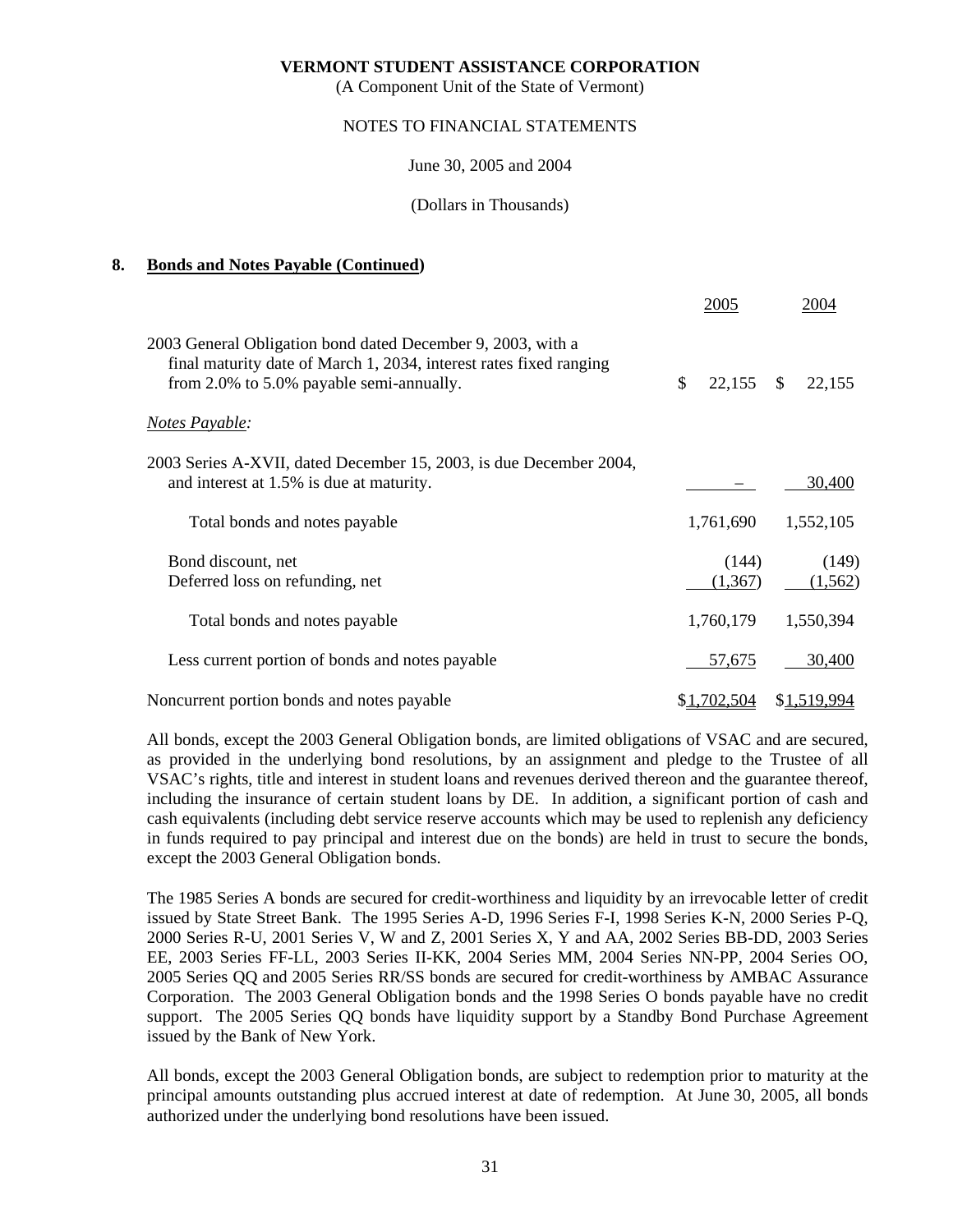(A Component Unit of the State of Vermont)

#### NOTES TO FINANCIAL STATEMENTS

#### June 30, 2005 and 2004

# (Dollars in Thousands)

#### **8. Bonds and Notes Payable (Continued)**

 Proceeds from issuance of the bonds payable, except the 2003 General Obligation bonds, and all revenues thereon are held in trust and are restricted as follows: to repurchase bonds; finance student loans; pay interest on the bonds; maintain required reserves; and pay reasonable and necessary program expenses.

 The 2003 General Obligation bonds are payable from available revenues of VSAC. The bonds were issued for the purpose of financing the acquisition of land, construction, renovation, and equipment outfitting of a new corporate headquarters for VSAC.

 The debt service requirements, which are based on the interest rates at June 30, 2005, through 2011 and in five-year increments thereafter to maturity for VSAC, are as follows:

| Year ending June 30, | Principal    | Interest      | Total                    |  |
|----------------------|--------------|---------------|--------------------------|--|
| 2006                 | \$<br>57,675 | \$.<br>47,136 | 104,811<br><sup>\$</sup> |  |
| 2007                 | 735          | 46,453        | 47,188                   |  |
| 2008                 | 41,655       | 45,925        | 87,580                   |  |
| 2009                 | 1,670        | 45,394        | 47,064                   |  |
| 2010                 | 795          | 45,349        | 46,144                   |  |
| $2011 - 2015$        | 117,660      | 220,853       | 338,513                  |  |
| $2016 - 2020$        | 52,840       | 204,937       | 257,777                  |  |
| $2021 - 2025$        | 3,630        | 203,574       | 207,204                  |  |
| $2026 - 2030$        | 100,635      | 191,228       | 291,863                  |  |
| $2031 - 2035$        | 342,160      | 175,453       | 517,613                  |  |
| $2036 - 2040$        | 1,042,235    | 80,146        | 1,122,381                |  |
| Total                | \$1,761,690  | \$1,306,448   | \$3,068,138              |  |
|                      |              |               |                          |  |

The actual maturities and interest may differ due to changes in interest rates or other factors.

The following summarizes the debt activity for VSAC for the years ended June 30, 2005 and 2004:

|                              | 2005        | 2004        |
|------------------------------|-------------|-------------|
| Balance at beginning of year | \$1,550,394 | \$1,332,193 |
| Issuance                     | 270,385     | 380,856     |
| Redemptions and refundings   | (60, 800)   | (160, 585)  |
| Deferred loss on refunding   |             | (1, 562)    |
| Amortization of premiums     |             | (508)       |
| Accretion of discount        | 200         |             |
| Balance at end of year       | \$1,760,179 | \$1,550,394 |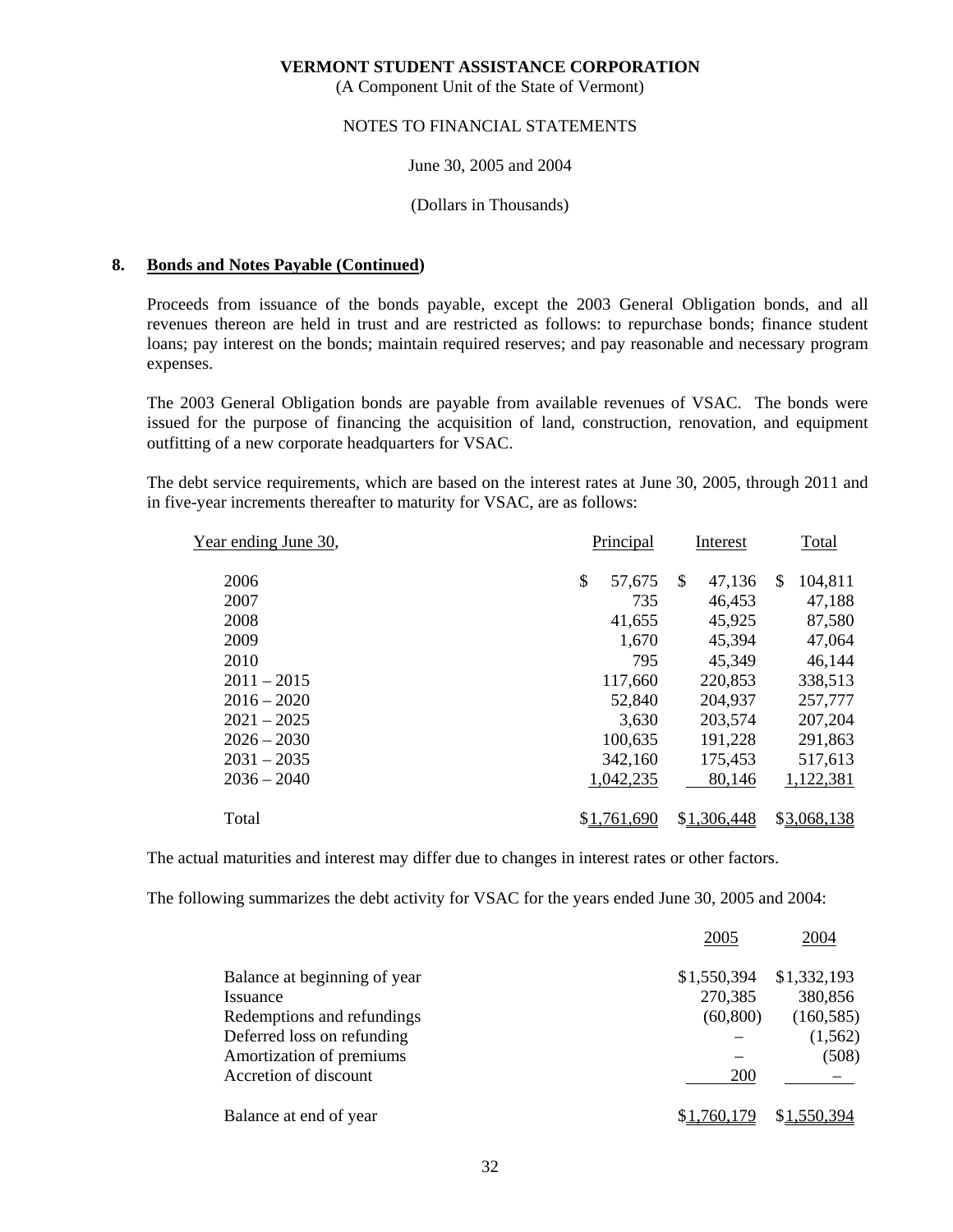(A Component Unit of the State of Vermont)

## NOTES TO FINANCIAL STATEMENTS

June 30, 2005 and 2004

(Dollars in Thousands)

# **8. Bonds and Notes Payable (Continued)**

 In 2005, VSAC issued \$270,385 in education loan revenue bonds and notes. The primary purpose was to finance the origination of qualifying student loans.

 In June 2004, VSAC issued \$275,000 in education loan revenue bonds, 2004 Series MM-PP. The primary purpose was to finance the origination of qualifying student loans. The bonds were also issued to refund certain 1993 and 1992 Series bonds, totaling \$74,700 prior to June 30, 2004. The loss of \$1,562 on the refunding, resulting from the difference between the reacquisition price and the net carrying amount of the old debt, was deferred. The deferred loss on refunding, reported in the Statements of Net Assets as a reduction from bonds payable, is being amortized over the life of the original bonds. The refunding reduced VSAC's debt service payments over the next 8.5 years by \$23,889 which results in an economic gain of \$17,536. The economic gain is calculated using the interest rates outstanding as of June 30, 2004. The interest rates on the refunding debt are variable and subject to change in the future. As interest rates rise, the amount of the economic gain will be reduced. VSAC completed the refunding to reduce its total debt service payments and to consolidate its credit enhancement providers.

 Included in the above refunding was a \$2,000 advance refunding. \$2,000 of the proceeds from the 2004 Series bonds issuance was deposited into an irrevocable trust with the trustee to provide for all future debt service payments on certain bonds outstanding. As a result, \$2,000 of bonds were considered to be defeased and the bonds payable and the amounts held in the trust have been removed from VSAC's Statement of Net Assets at June 30, 2004.

# **9. U.S. Treasury Rebates Payable**

 The bonds issued by VSAC are subject to Internal Revenue Service regulations which limit the amount of income which may be earned on certain cash equivalents, investments and student loans acquired with bond proceeds. Any excess earnings are to be refunded to the U.S. Treasury. VSAC has estimated that there is an arbitrage liability at June 30, 2005 and 2004, of \$20,083 and \$8,604, respectively. VSAC has estimated the current portion to be \$253 and \$2,560 at June 30, 2005 and 2004, respectively.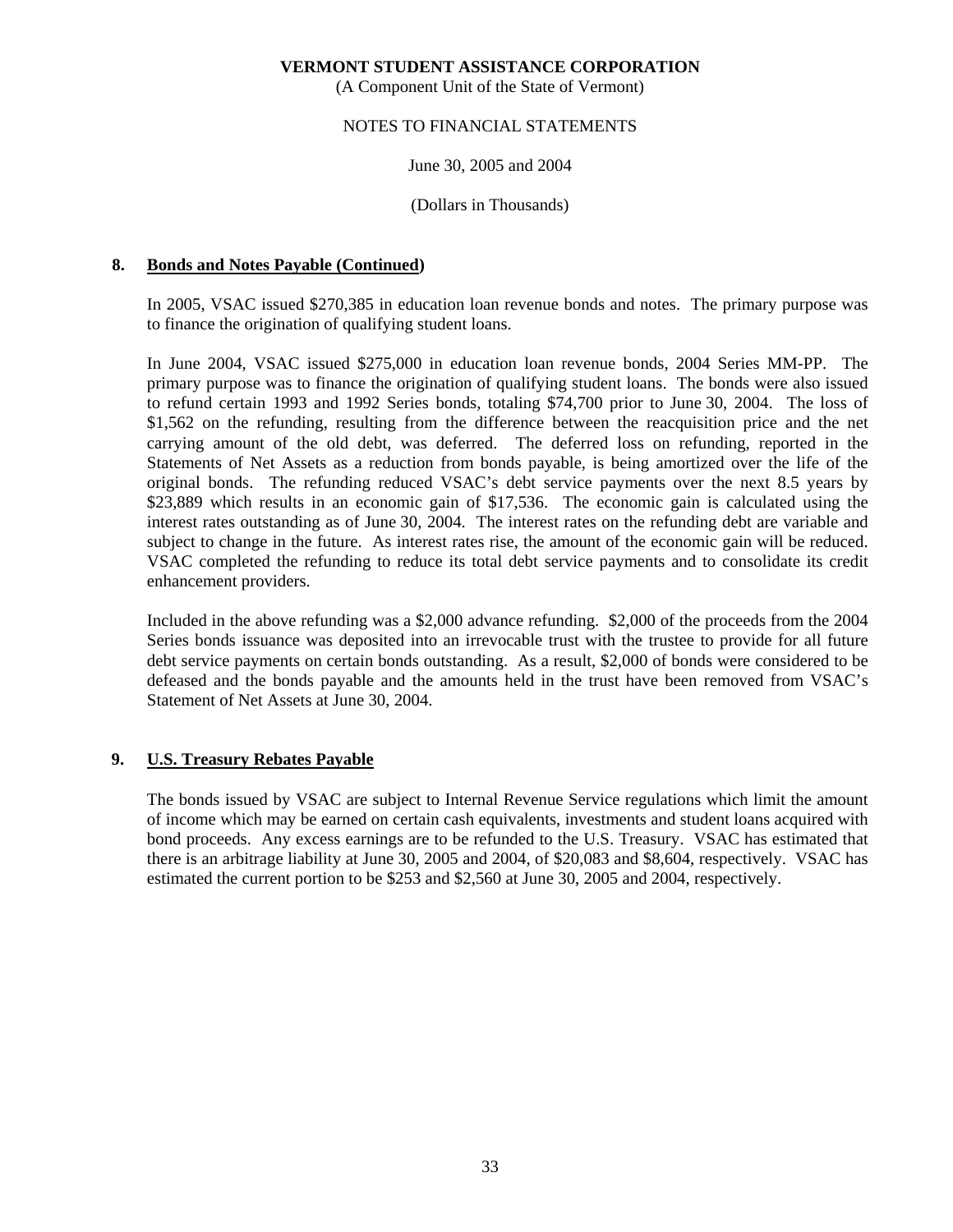(A Component Unit of the State of Vermont)

# NOTES TO FINANCIAL STATEMENTS

June 30, 2005 and 2004

(Dollars in Thousands)

# **10. Student Loan Interest and Special Allowance Revenues**

 DE makes quarterly interest subsidy payments on behalf of certain qualified students until the student is required under the provisions of the Act to begin repayment. Repayment on Stafford Student Loans normally begins within six months after students complete their course of study, leave school or cease to carry at least one-half the normal full-time academic load as determined by the educational institution. Repayment of PLUS, SLS and Consolidation loans normally begins within sixty days from the date of loan disbursement unless a deferment of payments has been granted. In these cases, full repayment of principal and interest would resume at the expiration of the deferment. Interest accrues during this deferment period. HEAL loans enter repayment status nine months after the expiration date of an interim period.

 DE provides a special allowance to lenders participating in the Stafford, PLUS, SLS, and Consolidation student loan programs. Special allowance is paid based on a rate that is established quarterly. For loans first disbursed before January 1, 2000, the rate is based on the average rate established in the auction of the thirteen-week U.S. Treasury bill, plus a pre-determined factor, less the interest rate on the loan. For loans first disbursed on or after January 1, 2000, financed with obligations issued after October 1, 1993, the rate is based on the average rate established in the auction of three-month Financial Commercial Paper, plus a pre-determined factor, less the interest rate on the loan. Loans made or purchased with funds obtained through the issuance of tax-exempt obligations issued before October 1, 1993, are eligible for one-half of the special allowance rate, subject to a minimum return of 9.5%. Loans originated or purchased with funds obtained through the issuance of tax-exempt obligations originally issued after October 1, 1993, are eligible for full special allowance and are not subject to a minimum return.

 In 2004, as a result of a change in interpretation of DE regulations surrounding special allowance, VSAC made a reassignment of student loans that qualify for special allowance categories eligible for the 9.5% floor interest rate. This resulted in approximately \$8,300 of additional special allowance billings in 2004 from the DE. This amount was collected in July of 2004. In September 2004, the DE issued a report indicating the adjustment appeared to be in compliance with current guidance and regulations.

# **11. Retirement Benefits**

 Full-time employees of VSAC that meet specific eligibility requirements are participants in a retirement annuity plan. This plan is a multi-employer defined contribution plan sponsored by Teachers Insurance and Annuity Association and College Retirement Equities Fund (TIAA-CREF). The payroll for employees covered under the plan for the fiscal year ended June 30, 2005 and 2004, amounted to \$14,408 and \$14,224, respectively; VSAC's total payroll was \$15,215 and \$14,652, respectively. Total contributions by VSAC amounted to \$1,441 and \$1,422 in 2005 and 2004, respectively, which represented 10% of the covered payroll.